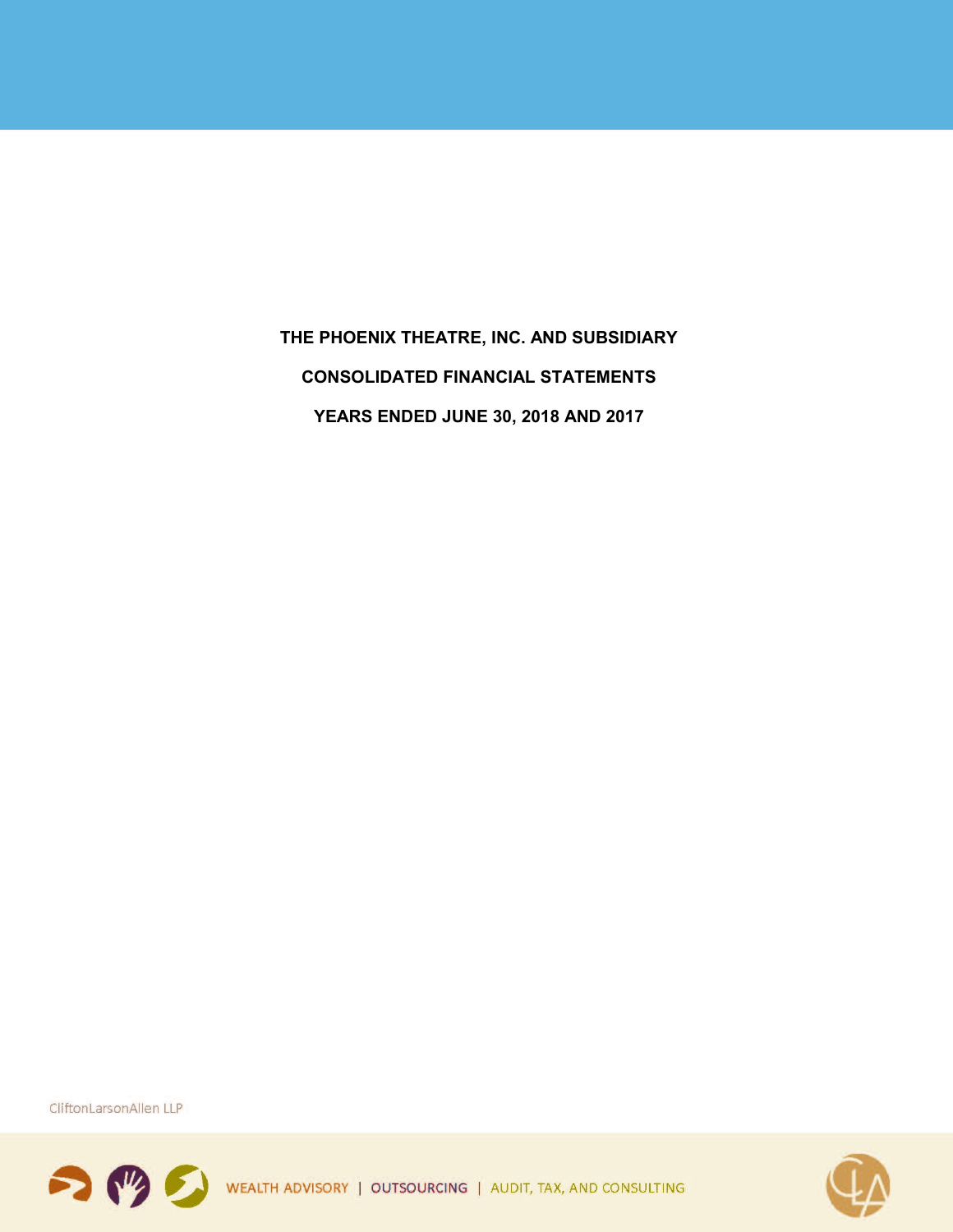#### **THE PHOENIX THEATRE, INC. AND SUBSIDIARY TABLE OF CONTENTS YEARS ENDED JUNE 30, 2018 AND 2017**

| INDEPENDENT AUDITORS' REPORT                                    | 1  |
|-----------------------------------------------------------------|----|
| <b>CONSOLIDATED FINANCIAL STATEMENTS</b>                        |    |
| <b>CONSOLIDATED STATEMENTS OF FINANCIAL POSITION</b>            | 3  |
| CONSOLIDATED STATEMENTS OF ACTIVITIES AND CHANGES IN NET ASSETS | 5  |
| <b>CONSOLIDATED STATEMENTS OF FUNCTIONAL EXPENSES</b>           | 7  |
| <b>CONSOLIDATED STATEMENTS OF CASH FLOWS</b>                    | 9  |
| NOTES TO CONSOLIDATED FINANCIAL STATEMENTS                      | 11 |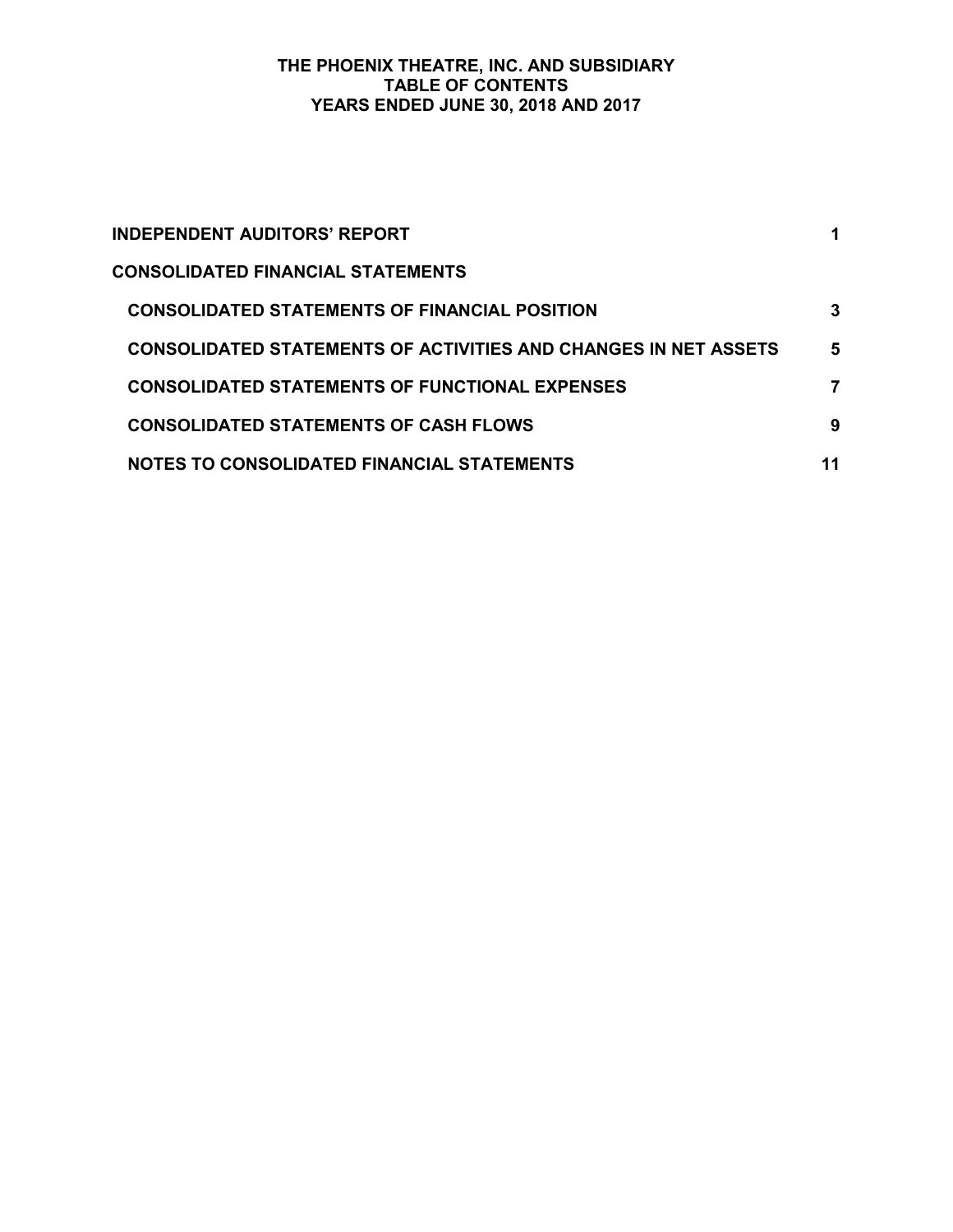

CliftonLarsonAllen LLP CLAconnect.com

# **INDEPENDENT AUDITORS' REPORT**

Board of Directors The Phoenix Theatre, Inc. and Subsidiary Phoenix, Arizona

We have audited the accompanying consolidated financial statements of The Phoenix Theatre, Inc. and Subsidiary, which comprise the consolidated statements of financial position as of June 30, 2018 and 2017, and the related consolidated statements of activities and changes in net assets, functional expenses, and cash flows for the years then ended, and the related notes to the consolidated financial statements.

# *Management's Responsibility for the Consolidated Financial Statements*

Management is responsible for the preparation and fair presentation of these consolidated financial statements in accordance with accounting principles generally accepted in the United States of America; this includes the design, implementation, and maintenance of internal control relevant to the preparation and fair presentation of the consolidated financial statements that are free from material misstatement, whether due to fraud or error.

## *Auditors' Responsibility*

Our responsibility is to express an opinion on these consolidated financial statements based on our audits. We conducted our audits in accordance with auditing standards generally accepted in the United States of America. Those standards require that we plan and perform the audit to obtain reasonable assurance about whether the consolidated financial statements are free from material misstatement.

An audit involves performing procedures to obtain audit evidence about the amounts and disclosures in the consolidated financial statements. The procedures selected depend on the auditors' judgment, including the assessment of the risks of material misstatement of the consolidated financial statements, whether due to fraud or error. In making those risk assessments, the auditor considers internal control relevant to the entity's preparation and fair presentation of the consolidated financial statements in order to design audit procedures that are appropriate in the circumstances, but not for the purpose of expressing an opinion on the effectiveness of the entity's internal control. Accordingly, we express no such opinion. An audit also includes evaluating the appropriateness of accounting policies used and the reasonableness of significant accounting estimates made by management, as well as evaluating the overall presentation of the consolidated financial statements.

We believe that the audit evidence we have obtained is sufficient and appropriate to provide a basis for our audit opinion.

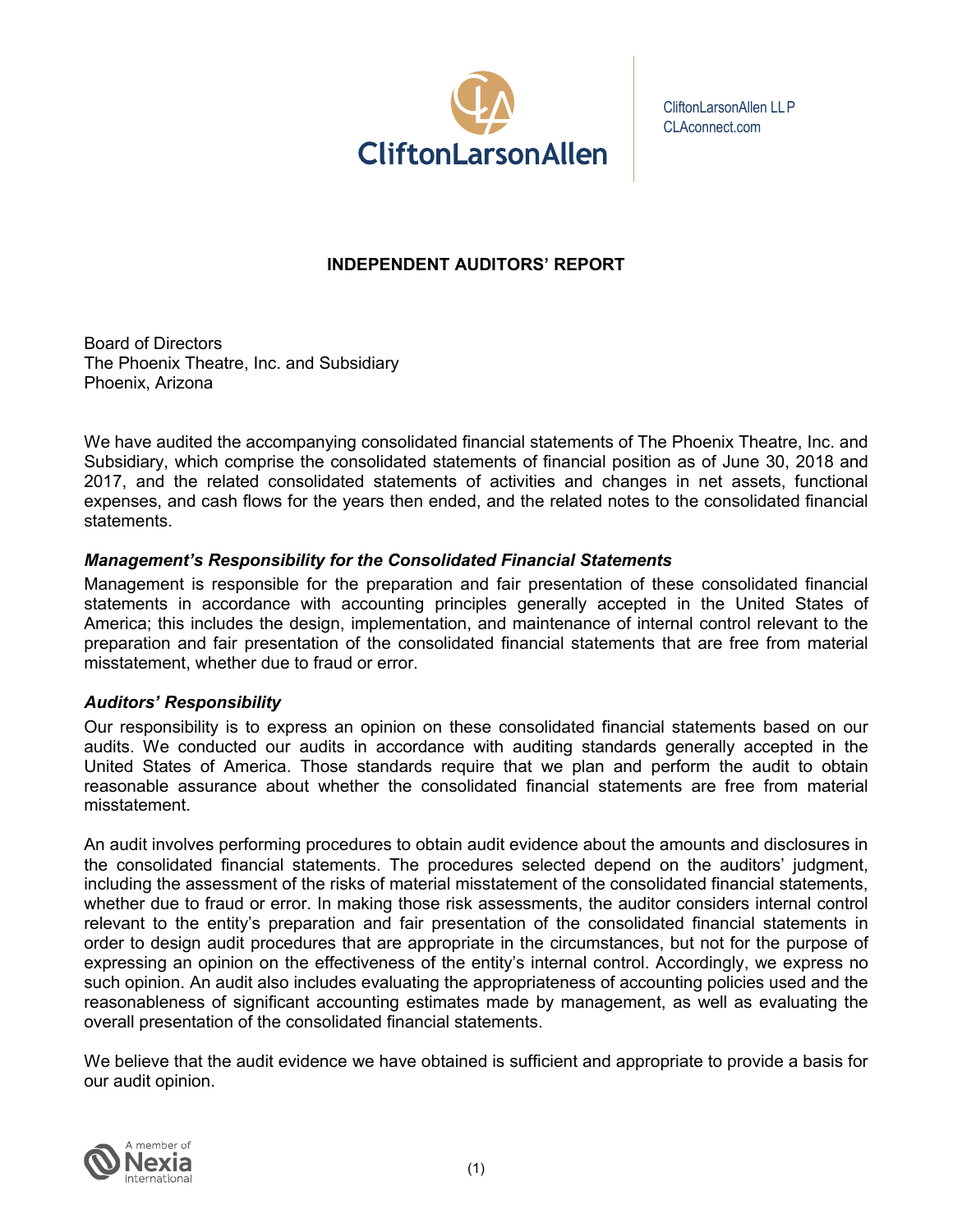Board of Directors The Phoenix Theatre, Inc. and Subsidiary

## *Opinion*

In our opinion, the consolidated financial statements referred to above present fairly, in all material respects, the financial position of The Phoenix Theatre, Inc. and Subsidiary as of June 30, 2018 and 2017, and their changes in net assets and their cash flows for the years then ended in accordance with accounting principles generally accepted in the United States of America.

Vifton Larson Allen LLP

**CliftonLarsonAllen LLP**

Phoenix, Arizona November 16, 2018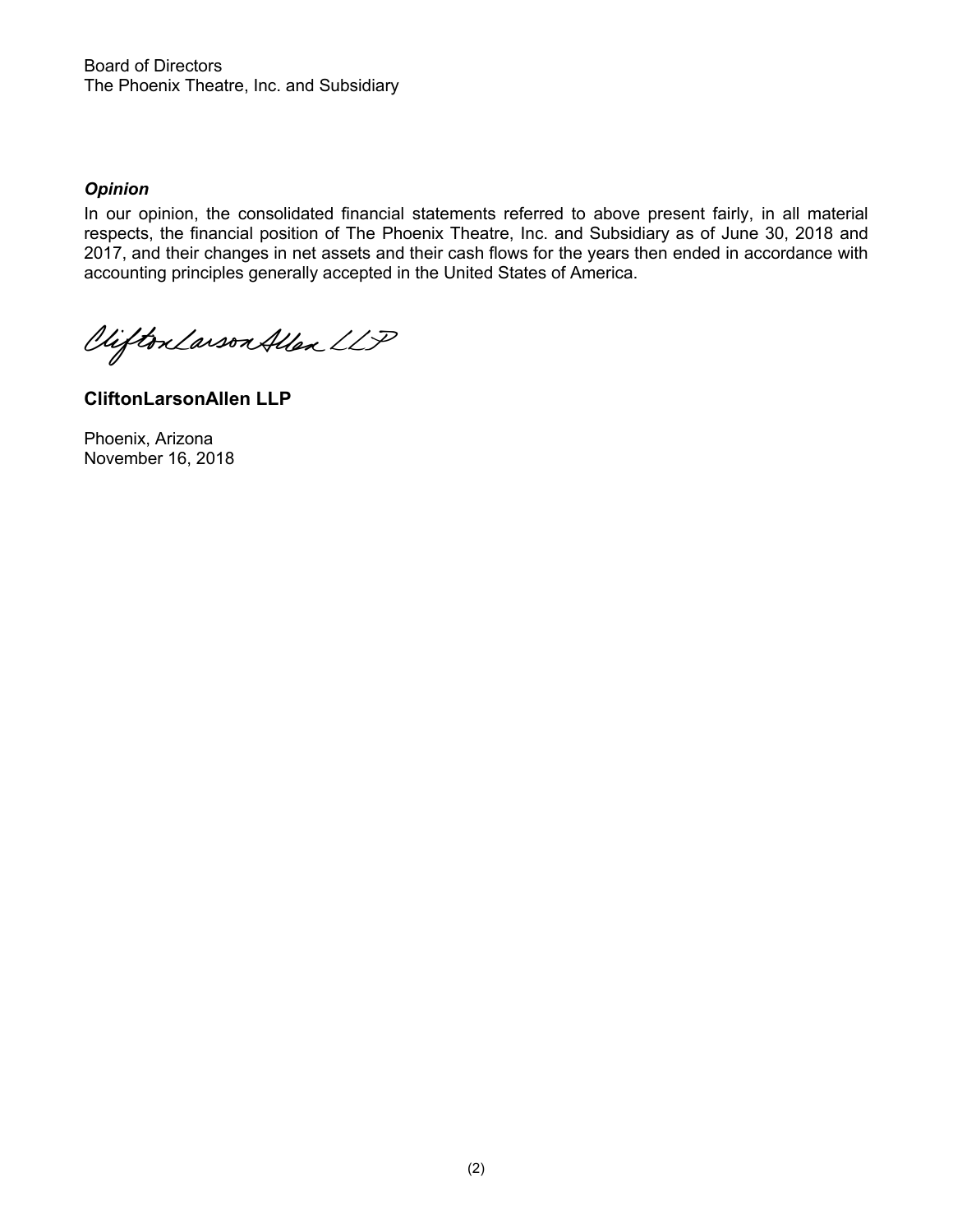## **THE PHOENIX THEATRE, INC. AND SUBSIDIARY CONSOLIDATED STATEMENTS OF FINANCIAL POSITION JUNE 30, 2018 AND 2017**

|                                                                                                                  |           | 2018              | 2017             |
|------------------------------------------------------------------------------------------------------------------|-----------|-------------------|------------------|
| <b>ASSETS</b>                                                                                                    |           |                   |                  |
| <b>CURRENT ASSETS</b>                                                                                            |           |                   |                  |
| Cash and Cash Equivalents                                                                                        | \$        | 999,990           | \$<br>896,230    |
| <b>Accounts Receivable</b>                                                                                       |           | 28,160            | 12,493           |
| Pledges Receivable, Net                                                                                          |           | 53,930            | 90,800           |
| Prepaid Expenses and Other Assets                                                                                |           | 350,410           | 239,060          |
| <b>Assets Held for Sale</b>                                                                                      |           | 45,000            |                  |
| Donated Facility Space Receivable, Current Portion                                                               |           | 547,600           | 602,360          |
| Donated Utility Allowance Receivable, Current Portion                                                            |           | 68,547            | 68,547           |
| <b>Total Current Assets</b>                                                                                      |           | 2,093,637         | 1,909,490        |
| <b>PLEDGES RECEIVABLE, Net</b>                                                                                   |           |                   |                  |
| Less: Current Maturities and Unamortized Discount                                                                |           | 5,000             |                  |
| <b>ASSETS RESTRICTED FOR CENTENNIAL CAMPAIGN PLEDGES</b><br>Receivable, Less: Allowance and Unamortized Discount |           | 1,297,445         | 61,672           |
| <b>INVESTMENTS</b>                                                                                               |           | 432,953           | 170,464          |
| <b>COSTUME INVENTORY</b>                                                                                         |           | 60,353            | 60,353           |
| <b>LIQUOR LICENSE</b>                                                                                            |           | 73,127            | 73,127           |
| <b>PROPERTY AND EQUIPMENT, Net</b>                                                                               |           | 2,581,062         | 2,616,779        |
| <b>DONATED FACILITY SPACE RECEIVABLE, Net</b>                                                                    |           | 11,216,277        | 11,315,950       |
| <b>DONATED UTILITY ALLOWANCE RECEIVABLE, Net</b>                                                                 |           | 1,404,021         | 1,423,352        |
| <b>Total Assets</b>                                                                                              | <u>\$</u> | <u>19,163,875</u> | \$<br>17,631,187 |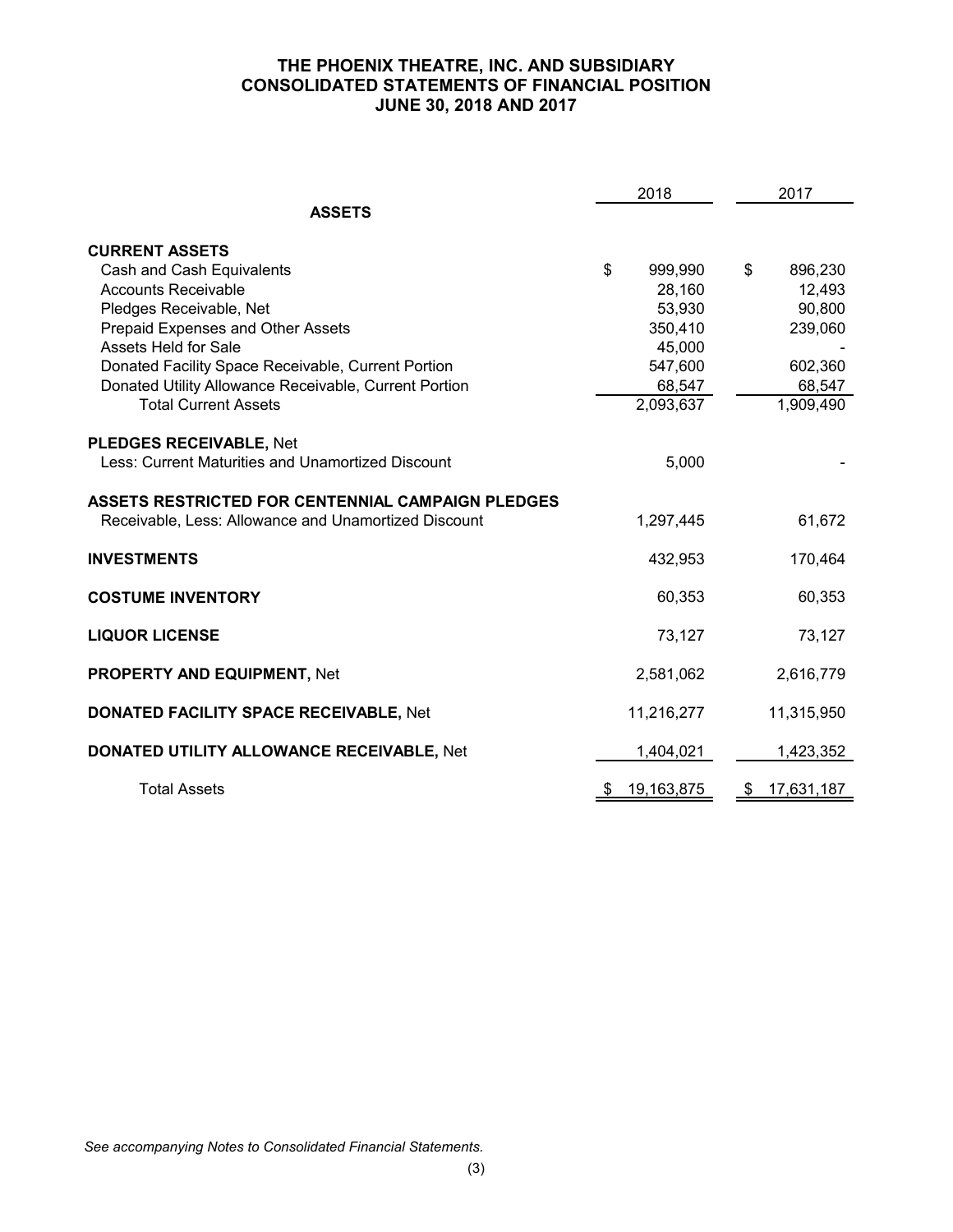## **THE PHOENIX THEATRE, INC. AND SUBSIDIARY CONSOLIDATED STATEMENTS OF FINANCIAL POSITION (CONTINUED) JUNE 30, 2018 AND 2017**

|                                                  | 2018          |    | 2017         |
|--------------------------------------------------|---------------|----|--------------|
| <b>LIABILITIES AND NET ASSETS</b>                |               |    |              |
| <b>CURRENT LIABILITIES</b>                       |               |    |              |
| <b>Accounts Payable</b>                          | \$<br>204,816 | \$ | 135,070      |
| Accrued Expenses and Other Liabilities           | 392,707       |    | 224,624      |
| Deferred Revenue                                 | 1,277,154     |    | 1,218,179    |
| <b>Current Maturities of Note Payable</b>        | 26,350        |    | 25,177       |
| <b>Total Current Liabilities</b>                 | 1,901,027     |    | 1,603,050    |
| <b>NOTE PAYABLE, Less: Current Maturities</b>    | 907,878       |    | 934,321      |
| <b>Total Liabilities</b>                         | 2,808,905     |    | 2,537,371    |
| <b>NET ASSETS</b>                                |               |    |              |
| Unrestricted, Includes Board-Designated Funds of |               |    |              |
| \$918,151 for 2018 and \$799,023 for 2017        | 1,515,203     |    | 882,062      |
| <b>Temporarily Restricted</b>                    | 14,839,767    |    | 14, 166, 754 |
| <b>Permanently Restricted</b>                    |               |    | 45,000       |
| <b>Total Net Assets</b>                          | 16,354,970    |    | 15,093,816   |
| <b>Total Liabilities and Net Assets</b>          | 19,163,875    | S  | 17,631,187   |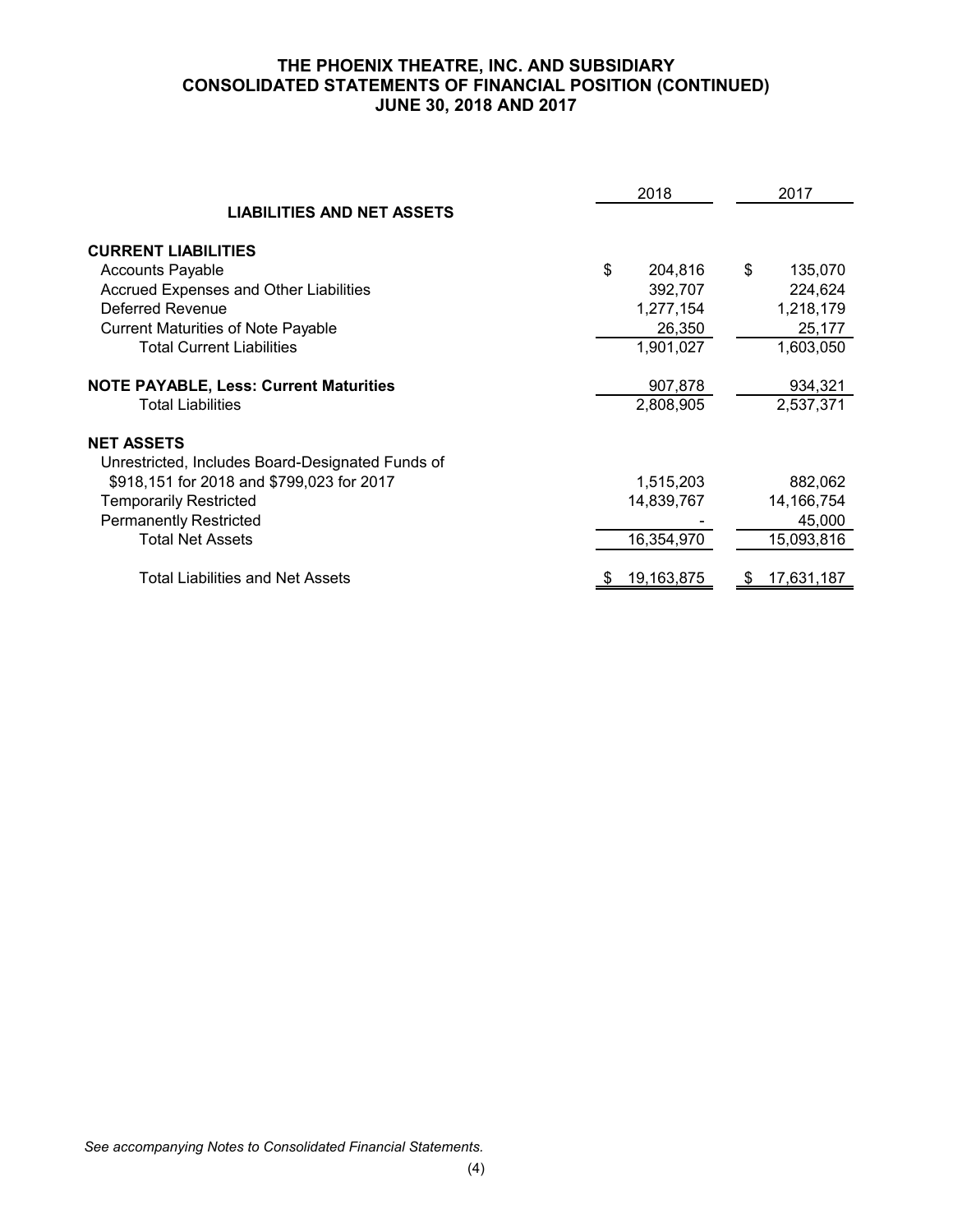## **THE PHOENIX THEATRE, INC. AND SUBSIDIARY CONSOLIDATED STATEMENT OF ACTIVITIES AND CHANGES IN NET ASSETS YEAR ENDED JUNE 30, 2018**

|                                            |                 | Temporarily<br>Permanently |            |          |   |               |
|--------------------------------------------|-----------------|----------------------------|------------|----------|---|---------------|
|                                            | Unrestricted    | Restricted                 | Restricted |          |   | <b>Totals</b> |
| <b>REVENUES AND PUBLIC SUPPORT</b>         |                 |                            |            |          |   |               |
| Performance Programs                       | \$<br>4,275,812 | \$                         | \$         |          | S | 4,275,812     |
| <b>Ticket Servicing Revenue</b>            | 293,337         |                            |            |          |   | 293,337       |
| Contributions                              | 1,054,076       | 2,148,845                  |            |          |   | 3,202,921     |
| <b>Special Events</b>                      | 432,100         |                            |            |          |   | 432,100       |
| Less: Direct Donor Expenses                | (47, 796)       |                            |            |          |   | (47, 796)     |
| Academy                                    | 232,641         |                            |            |          |   | 232,641       |
| Rental Income                              | 157,337         |                            |            |          |   | 157,337       |
| In-Kind Contributions                      | 297,284         |                            |            |          |   | 297,284       |
| <b>Other Revenue</b>                       | 4,655           |                            |            |          |   | 4,655         |
| Net Assets Released from Restrictions      | 1,520,832       | (1, 475, 832)              |            | (45,000) |   |               |
| <b>Total Revenues and Public Support</b>   | 8,220,278       | 673,013                    |            | (45,000) |   | 8,848,291     |
| <b>EXPENSES</b>                            |                 |                            |            |          |   |               |
| Program Services                           | 4,895,921       |                            |            |          |   | 4,895,921     |
| <b>Supporting Services:</b>                |                 |                            |            |          |   |               |
| Management and General                     | 1,866,123       |                            |            |          |   | 1,866,123     |
| Fundraising                                | 827,591         |                            |            |          |   | 827,591       |
| <b>Total Expenses</b>                      | 7,589,635       |                            |            |          |   | 7,589,635     |
| <b>OTHER EXPENSES</b>                      |                 |                            |            |          |   |               |
| Gain on Disposal of Property and Equipment | 2,498           |                            |            |          |   | 2,498         |
| <b>Total Other Expenses</b>                | 2,498           |                            |            |          |   | 2,498         |
| <b>CHANGES IN NET ASSETS</b>               | 633,141         | 673,013                    |            | (45,000) |   | 1,261,154     |
| Net Assets - Beginning of Year             | 882,062         | 14,166,754                 |            | 45,000   |   | 15,093,816    |
| <b>NET ASSETS - END OF YEAR</b>            | 1,515,203       | \$14,839,767               | \$         |          |   | \$16,354,970  |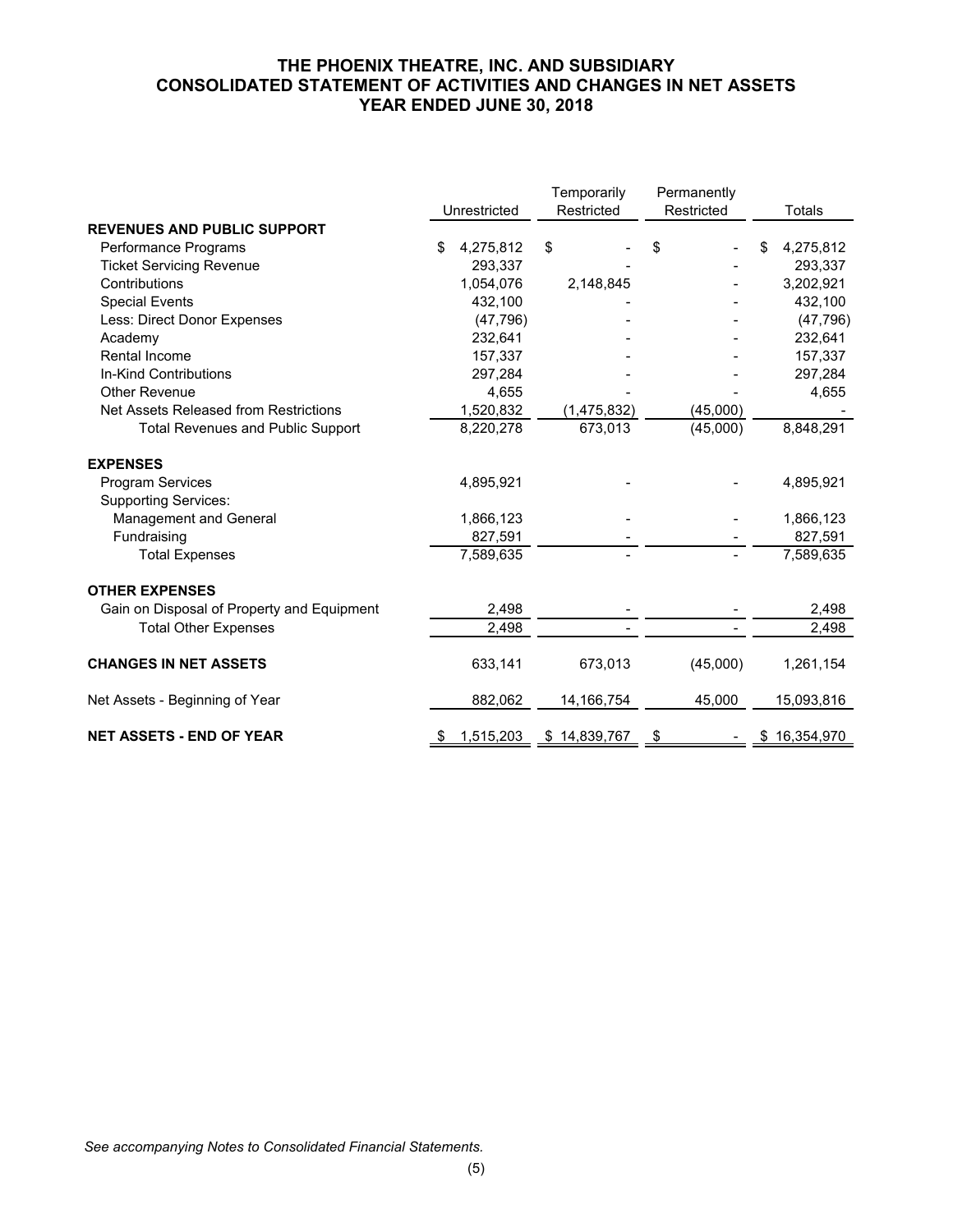## **THE PHOENIX THEATRE, INC. AND SUBSIDIARY CONSOLIDATED STATEMENT OF ACTIVITIES AND CHANGES IN NET ASSETS YEAR ENDED JUNE 30, 2017**

|                                            |    |              |    | Temporarily  |    | Permanently |  |              |  |
|--------------------------------------------|----|--------------|----|--------------|----|-------------|--|--------------|--|
|                                            |    | Unrestricted |    | Restricted   |    | Restricted  |  | Totals       |  |
| <b>REVENUES AND PUBLIC SUPPORT</b>         |    |              |    |              |    |             |  |              |  |
| Performance Programs                       | \$ | 3,340,038    | \$ |              | \$ |             |  | 3,340,038    |  |
| <b>Ticket Servicing Revenue</b>            |    | 210,735      |    |              |    |             |  | 210,735      |  |
| Contributions                              |    | 691,856      |    | 764,550      |    |             |  | 1,456,406    |  |
| <b>Special Events</b>                      |    | 514,444      |    |              |    |             |  | 514,444      |  |
| Less: Direct Donor Expenses                |    | (50, 507)    |    |              |    |             |  | (50, 507)    |  |
| Academy                                    |    | 227,908      |    |              |    |             |  | 227,908      |  |
| Rental Income                              |    | 195,682      |    |              |    |             |  | 195,682      |  |
| In-Kind Contributions                      |    | 179,494      |    |              |    |             |  | 179,494      |  |
| Other Revenue                              |    | 21,621       |    |              |    |             |  | 21,621       |  |
| Net Assets Released from Restrictions      |    | 1,855,923    |    | (1,855,923)  |    |             |  |              |  |
| <b>Total Revenues and Public Support</b>   |    | 7,187,194    |    | (1,091,373)  |    |             |  | 6,095,821    |  |
| <b>EXPENSES</b>                            |    |              |    |              |    |             |  |              |  |
| Program Services                           |    | 4,320,412    |    |              |    |             |  | 4,320,412    |  |
| <b>Supporting Services:</b>                |    |              |    |              |    |             |  |              |  |
| Management and General                     |    | 1,460,632    |    |              |    |             |  | 1,460,632    |  |
| Fundraising                                |    | 675,374      |    |              |    |             |  | 675,374      |  |
| <b>Total Expenses</b>                      |    | 6,456,418    |    |              |    |             |  | 6,456,418    |  |
| <b>OTHER EXPENSES</b>                      |    |              |    |              |    |             |  |              |  |
| Loss on Disposal of Property and Equipment |    | (574)        |    |              |    |             |  | (574)        |  |
| <b>Total Other Expenses</b>                |    | (574)        |    |              |    |             |  | (574)        |  |
| <b>CHANGES IN NET ASSETS</b>               |    | 730,202      |    | (1,091,373)  |    |             |  | (361, 171)   |  |
| Net Assets - Beginning of Year             |    | 151,860      |    | 15,258,127   |    | 45,000      |  | 15,454,987   |  |
| <b>NET ASSETS - END OF YEAR</b>            | \$ | 882,062      |    | \$14,166,754 | \$ | 45,000      |  | \$15,093,816 |  |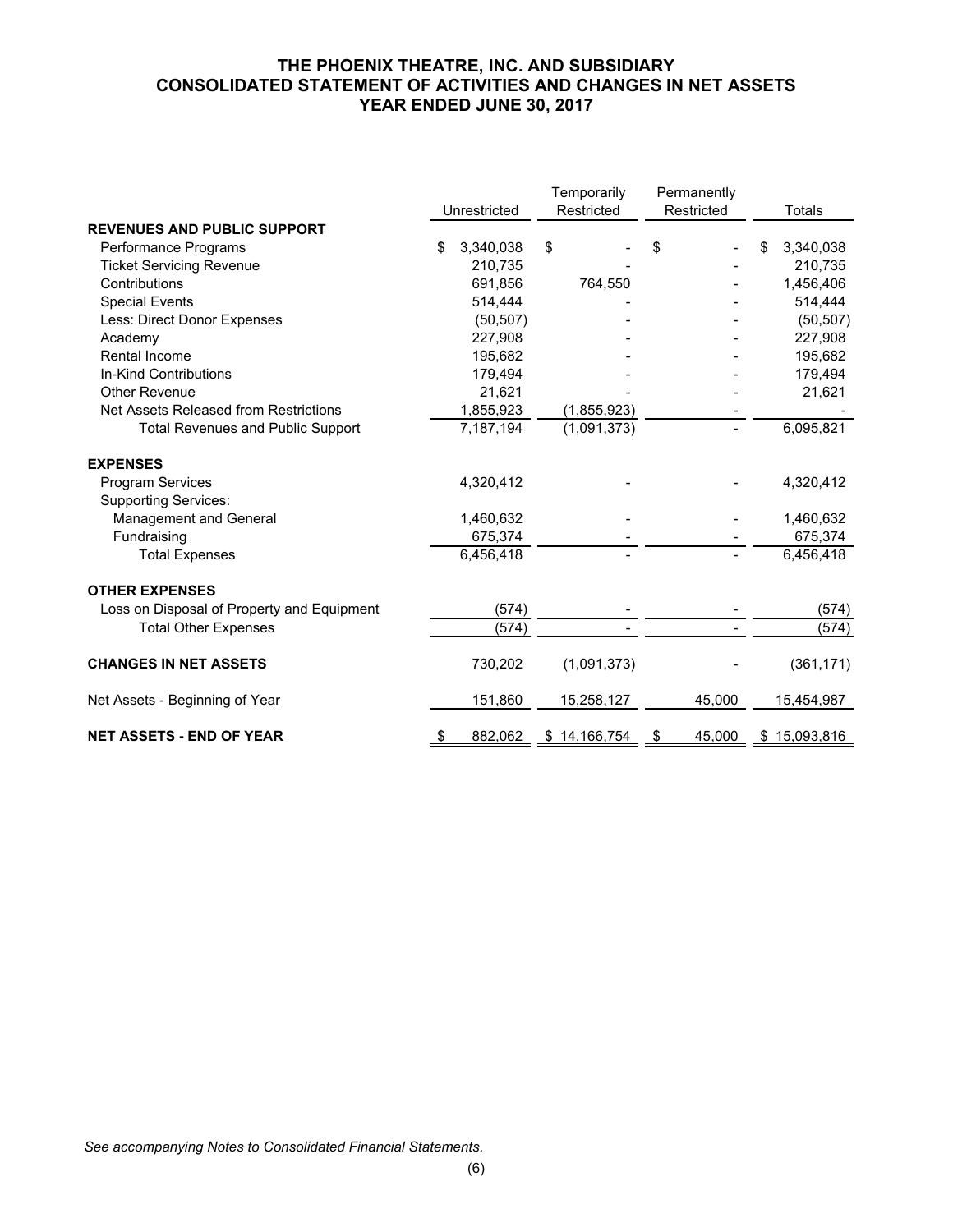## **THE PHOENIX THEATRE, INC. AND SUBSIDIARY CONSOLIDATED STATEMENT OF FUNCTIONAL EXPENSES YEAR ENDED JUNE 30, 2018**

|                                                                           |     |           |             | <b>Supporting Services</b> |             |           |       |           |
|---------------------------------------------------------------------------|-----|-----------|-------------|----------------------------|-------------|-----------|-------|-----------|
|                                                                           |     | Program   |             | Management                 |             |           |       |           |
|                                                                           |     | Services  | and General |                            | Fundraising |           | Total |           |
| Salaries                                                                  |     | 2,414,195 | \$          | 526,271                    | \$          | 336,783   | \$    | 3,277,249 |
| <b>Employee Benefits and Payroll Taxes</b>                                |     | 365,297   |             | 64,790                     |             | 74,889    |       | 504,976   |
| <b>Total Personnel Costs</b>                                              |     | 2,779,492 |             | 591,061                    |             | 411,672   |       | 3,782,225 |
| <b>Education Activities</b>                                               |     | 18,069    |             |                            |             |           |       | 18,069    |
| Bad Debt Expense (Recovery)                                               |     |           |             | (15)                       |             |           |       | (15)      |
| <b>Bank Fees</b>                                                          |     |           |             | 149,595                    |             |           |       | 149,595   |
| Concessions                                                               |     | 212,037   |             |                            |             |           |       | 212,037   |
| Fundraising                                                               |     |           |             |                            |             | 402,006   |       | 402,006   |
| In-Kind Expense                                                           |     | 394,769   |             |                            |             |           |       | 394,769   |
| Insurance                                                                 |     | 39,276    |             | 5,345                      |             |           |       | 44,621    |
| Interest                                                                  |     |           |             | 62,341                     |             |           |       | 62,341    |
| Miscellaneous                                                             |     | 20,096    |             | 26,671                     |             | 12,228    |       | 58,995    |
| <b>Production Materials</b>                                               |     | 267,033   |             |                            |             |           |       | 267,033   |
| Production Travel and Housing                                             |     | 68,896    |             |                            |             |           |       | 68,896    |
| <b>Professional Services</b>                                              |     | 219,503   |             | 108,846                    |             |           |       | 328,349   |
| Program Marketing                                                         |     |           |             | 771,244                    |             |           |       | 771,244   |
| Repairs and Maintenance                                                   |     | 32,502    |             | 18,871                     |             |           |       | 51,373    |
| Royalties                                                                 |     | 384,499   |             |                            |             |           |       | 384,499   |
| Supplies                                                                  |     | 45,552    |             | 30,206                     |             | 228       |       | 75,986    |
| <b>Travel and Housing</b>                                                 |     | 1,493     |             | 15,775                     |             |           |       | 17,268    |
| <b>Special Event Expenses</b>                                             |     |           |             |                            |             | 47,796    |       | 47,796    |
| <b>Utilities</b>                                                          |     | 142,747   |             | 34,795                     |             | 1,457     |       | 178,999   |
| <b>Total Expenses Before Depreciation</b>                                 |     |           |             |                            |             |           |       |           |
| and Amortization                                                          |     | 4,625,964 |             | 1,814,735                  |             | 875,387   |       | 7,316,086 |
| Depreciation and Amortization                                             |     | 269,957   |             | 51,388                     |             |           |       | 321,345   |
| Total                                                                     |     | 4,895,921 |             | 1,866,123                  |             | 875,387   |       | 7,637,431 |
| Less: Expenses Netted Against Revenues<br>on the Statement of Activities: |     |           |             |                            |             |           |       |           |
| <b>Special Event Expenses</b>                                             |     |           |             |                            |             | (47, 796) |       | (47, 796) |
| Total Expenses included in the<br>Expense Section of the Statement        |     |           |             |                            |             |           |       |           |
| of Activities                                                             | \$. | 4,895,921 |             | \$1,866,123                | \$.         | 827,591   | \$    | 7,589,635 |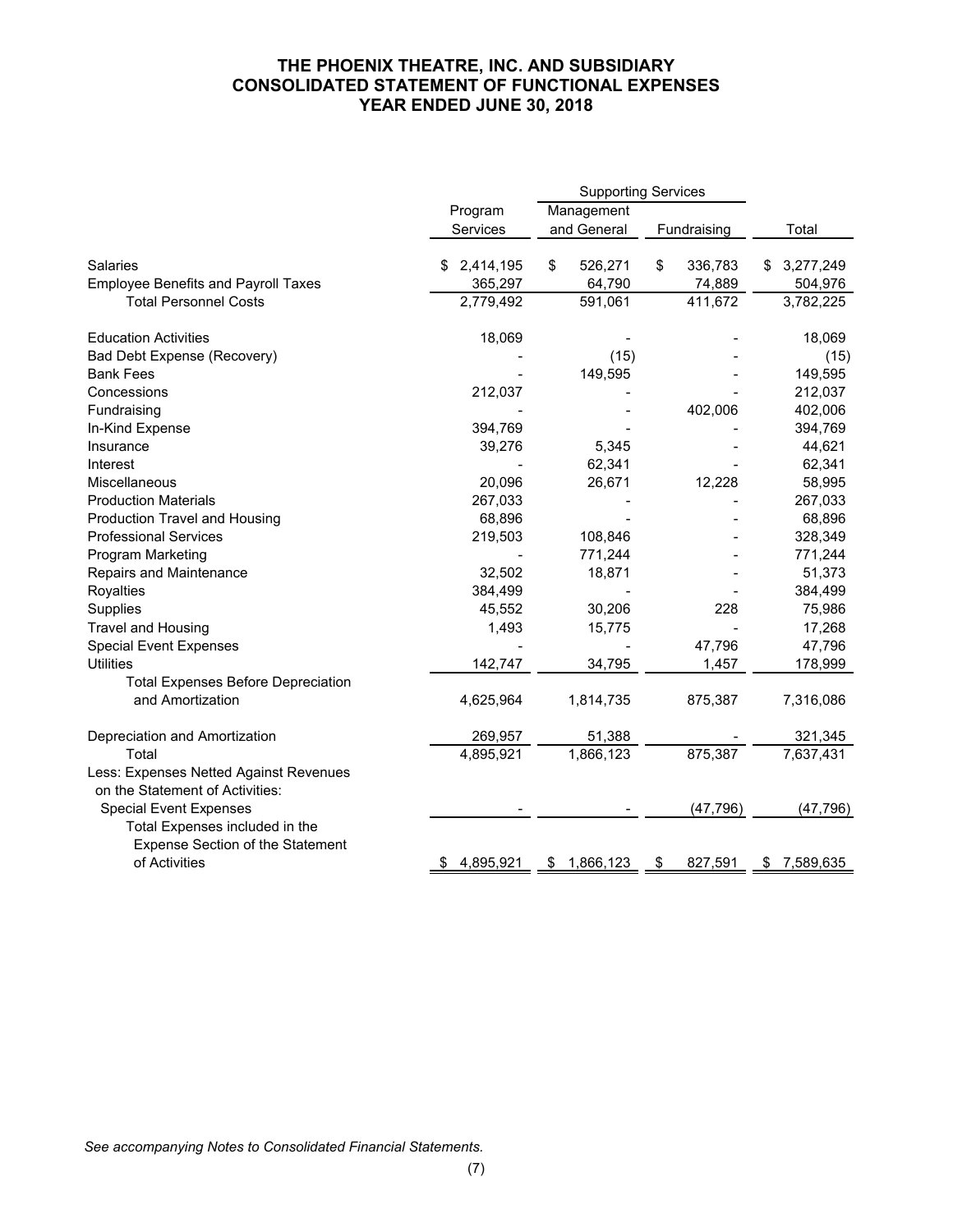## **THE PHOENIX THEATRE, INC. AND SUBSIDIARY CONSOLIDATED STATEMENT OF FUNCTIONAL EXPENSES YEAR ENDED JUNE 30, 2017**

|                                            |    |           | <b>Supporting Services</b> |               |                 |
|--------------------------------------------|----|-----------|----------------------------|---------------|-----------------|
|                                            |    | Program   | Management                 |               |                 |
|                                            |    | Services  | and General                | Fundraising   | Total           |
| Salaries                                   |    |           |                            | \$            |                 |
|                                            | S  | 2,165,070 | \$<br>474,090              | 327,000       | \$<br>2,966,160 |
| <b>Employee Benefits and Payroll Taxes</b> |    | 258,498   | 56,657                     | 38,952        | 354,107         |
| <b>Total Personnel Costs</b>               |    | 2,423,568 | 530,747                    | 365,952       | 3,320,267       |
| <b>Education Activities</b>                |    | 13,523    |                            |               | 13,523          |
| Bad Debt Expense (Recovery)                |    |           | (7,306)                    |               | (7,306)         |
| <b>Bank Fees</b>                           |    |           | 125,981                    |               | 125,981         |
| Concessions                                |    | 151,394   |                            |               | 151,394         |
| Fundraising                                |    |           |                            | 297,181       | 297,181         |
| In-Kind Expense                            |    | 362,882   |                            |               | 362,882         |
| Insurance                                  |    | 43,454    | 4,811                      |               | 48,265          |
| Interest                                   |    |           | 86,136                     |               | 86,136          |
| Miscellaneous                              |    | 20,541    | 10,602                     | 10,682        | 41,825          |
| <b>Production Materials</b>                |    | 268,793   |                            |               | 268,793         |
| Production Travel and Housing              |    | 43,674    |                            |               | 43,674          |
| <b>Professional Services</b>               |    | 194,668   | 93,093                     |               | 287,761         |
| Program Marketing                          |    |           | 485,955                    |               | 485,955         |
| Repairs and Maintenance                    |    | 30,480    | 23,389                     |               | 53,869          |
| Royalties                                  |    | 297,330   |                            |               | 297,330         |
| Supplies                                   |    | 52,863    | 42,520                     | 348           | 95,731          |
| <b>Travel and Housing</b>                  |    | 12,175    | 9,863                      |               | 22,038          |
| <b>Special Event Expenses</b>              |    |           |                            | 50,507        | 50,507          |
| <b>Utilities</b>                           |    | 142,747   | 26,320                     | 1,211         | 170,278         |
| <b>Total Expenses Before Depreciation</b>  |    |           |                            |               |                 |
| and Amortization                           |    | 4,058,092 | 1,432,111                  | 725,881       | 6,216,084       |
| Depreciation and Amortization              |    | 262,320   | 28,521                     |               | 290,841         |
| Total                                      |    | 4,320,412 | 1,460,632                  | 725,881       | 6,506,925       |
| Less: Expenses Netted Against Revenues     |    |           |                            |               |                 |
| on the Statement of Activities:            |    |           |                            |               |                 |
| <b>Special Event Expenses</b>              |    |           |                            | (50, 507)     | (50, 507)       |
| Total Expenses included in the             |    |           |                            |               |                 |
| Expense Section of the Statement           |    |           |                            |               |                 |
| of Activities                              | \$ | 4,320,412 | \$1,460,632                | \$<br>675,374 | \$<br>6,456,418 |
|                                            |    |           |                            |               |                 |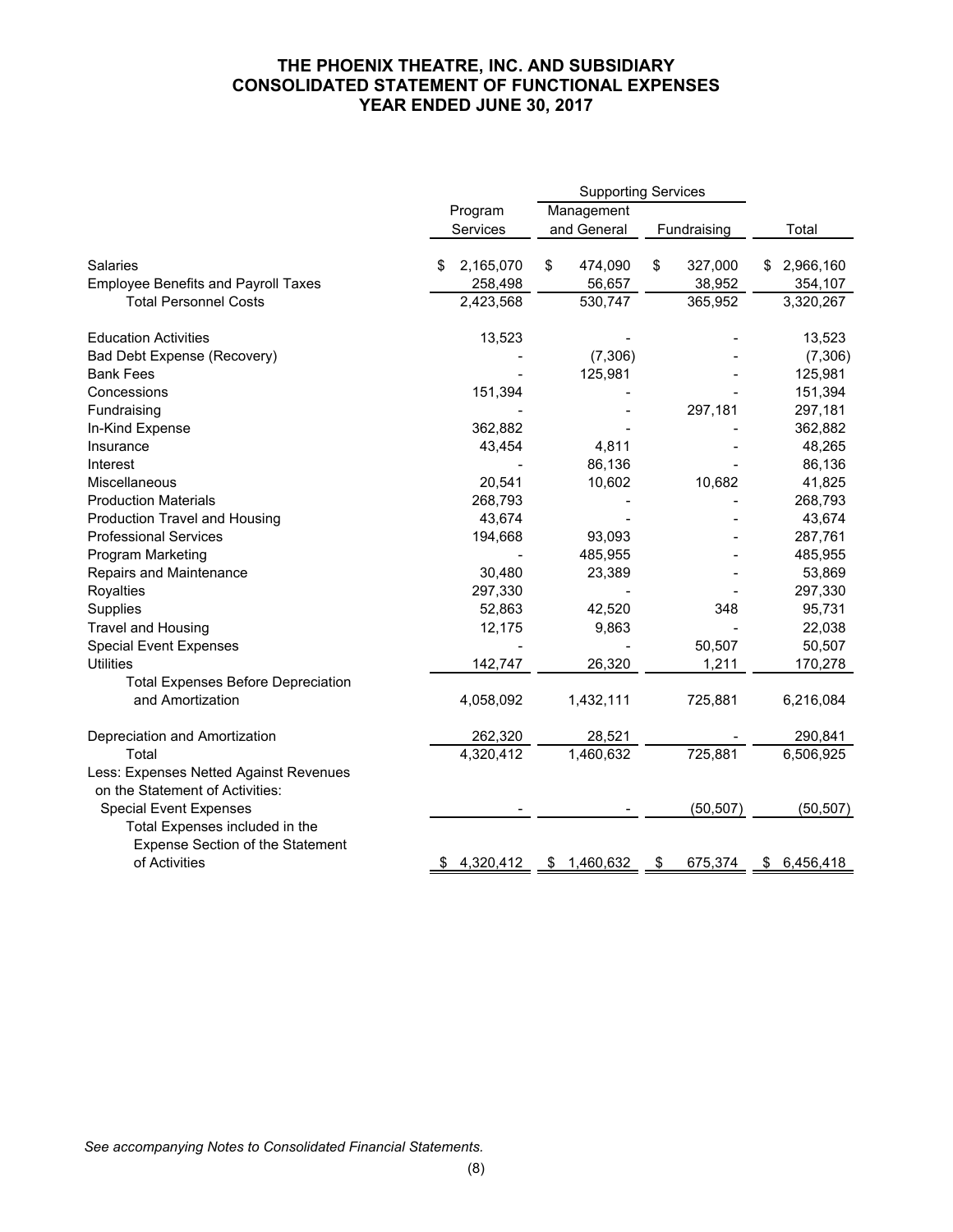## **THE PHOENIX THEATRE, INC. AND SUBSIDIARY CONSOLIDATED STATEMENTS OF CASH FLOWS YEARS ENDED JUNE 30, 2018 AND 2017**

|                                                        |           | 2018          | 2017          |               |  |
|--------------------------------------------------------|-----------|---------------|---------------|---------------|--|
| <b>CASH FLOWS FROM OPERATING ACTIVITIES</b>            |           |               |               |               |  |
| <b>Changes in Net Assets</b>                           | S         | 1,261,154     | \$            | (361, 171)    |  |
| Adjustments to Reconcile Changes in Net Assets to      |           |               |               |               |  |
| Net Cash Provided by Operating Activities:             |           |               |               |               |  |
| Depreciation and Amortization                          |           | 321,345       |               | 290,841       |  |
| (Gain) Loss on Disposal of Real Property               |           | (2, 498)      |               | 574           |  |
| Donated Facility Space Receivable, Net                 |           | 154,433       |               | 149,500       |  |
| Donated Utility Allowance Receivable, Net              |           | 19,331        |               | 18,715        |  |
| <b>Unrealized Gain on Investments</b>                  |           | (114, 507)    |               |               |  |
| Change in Discount on Pledges Receivable               |           | 27,486        |               | (17, 490)     |  |
| Change in Allowance for Doubtful Accounts              |           |               |               | (4, 125)      |  |
| Increase (Decrease) in Cash Resulting from Changes in: |           |               |               |               |  |
| <b>Accounts Receivable</b>                             |           | (15,667)      |               | 15,128        |  |
| <b>Pledges Receivable</b>                              |           | 31,870        |               | 51,850        |  |
| Prepaid Expenses and Other Assets                      |           | (111, 350)    |               | 26,528        |  |
| Assets Held for Sale                                   |           | (45,000)      |               |               |  |
| <b>Accounts Payable</b>                                |           | 69,746        |               | (111, 134)    |  |
| Accrued Expenses and Other Liabilities                 |           | 168,083       |               | 120,878       |  |
| Deferred Revenue                                       |           | 58,975        |               | 103,722       |  |
| Net Cash Provided by Operating Activities              |           | 1,823,401     |               | 283,816       |  |
| <b>CASH FLOWS FROM INVESTING ACTIVITIES</b>            |           |               |               |               |  |
| Purchases of Investments                               |           | (147, 982)    |               |               |  |
| Proceeds from Sale of Property and Equipment           |           | 2,498         |               |               |  |
| Purchases of Property and Equipment                    |           | (285, 628)    |               | (274, 485)    |  |
| Net Cash Used by Investing Activities                  |           | (431, 112)    |               | (274, 485)    |  |
| <b>CASH FLOWS FROM FINANCING ACTIVITIES</b>            |           |               |               |               |  |
| Proceeds from Centennial Campaign Pledges              |           | 538,257       |               | 1,019,455     |  |
| Changes in Centennial Campaign Pledges Receivable      |           | (1,801,516)   |               |               |  |
| Repayments on Notes Payable                            |           | (25, 270)     |               | (1, 138, 625) |  |
| Net Cash Provided (Used) by Financing Activities       |           | (1, 288, 529) |               | (119, 170)    |  |
| NET INCREASE (DECREASE) IN CASH AND CASH EQUIVALENTS   |           | 103,760       |               | (109, 839)    |  |
| Cash and Cash Equivalents - Beginning of Year          |           | 896,230       |               | 1,006,069     |  |
| CASH AND CASH EQUIVALENTS - END OF YEAR                | <u>\$</u> | 999,990       | $\frac{1}{2}$ | 896,230       |  |

(Continued)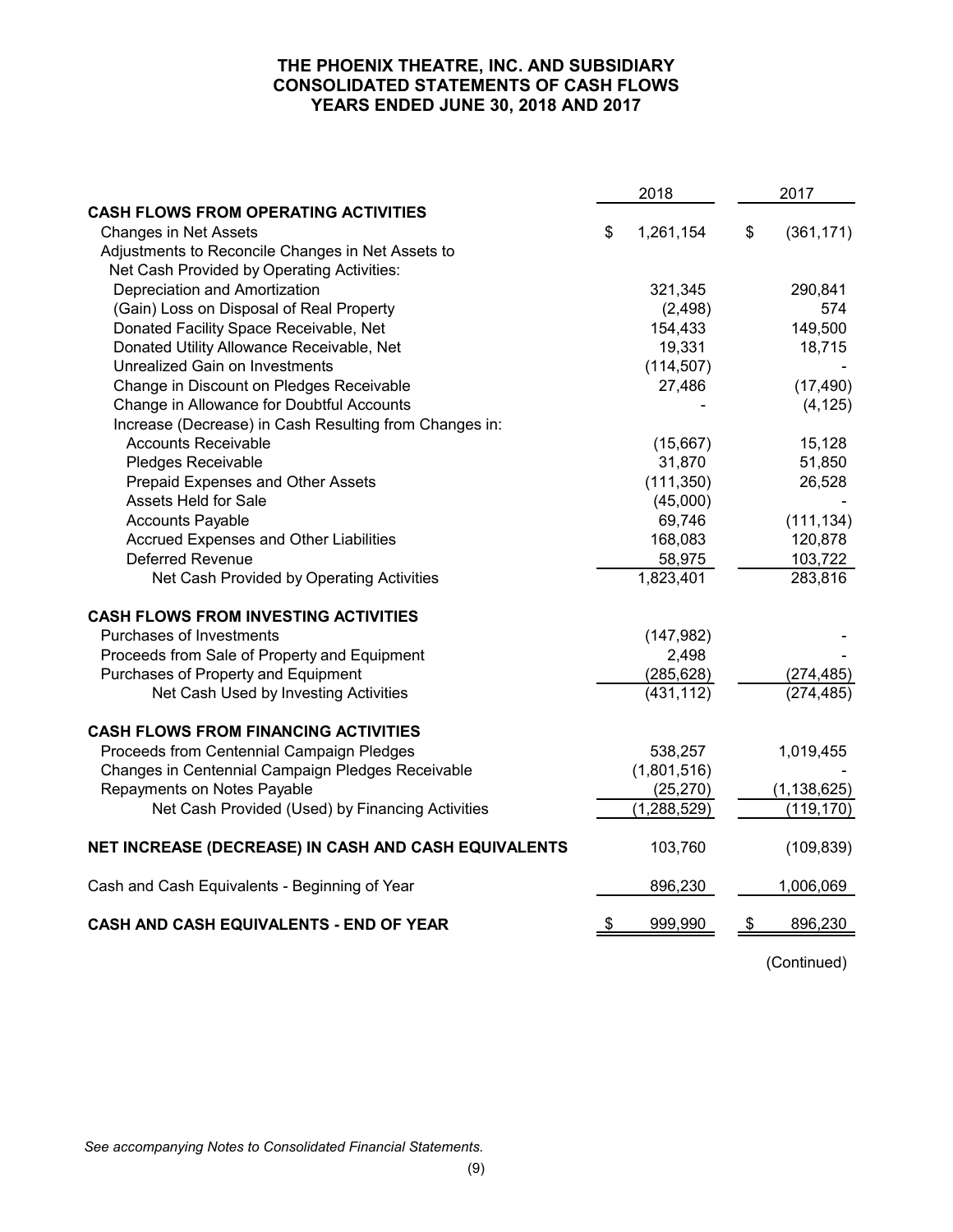## **THE PHOENIX THEATRE, INC. AND SUBSIDIARY CONSOLIDATED STATEMENTS OF CASH FLOWS (CONTINUED) YEARS ENDED JUNE 30, 2018 AND 2017**

|                                                  | 2018         |    | 2017    |  |  |
|--------------------------------------------------|--------------|----|---------|--|--|
| <b>SUPPLEMENTAL INFORMATION</b><br>Interest Paid | 62,341       | S. | 86,136  |  |  |
| In-Kind Contributions                            | 297,284      | \$ | 179,494 |  |  |
| In-Kind Contribution of Facility Space           | 547,600      | \$ | 602,360 |  |  |
| In-Kind Contribution of Utilities                | 68,547       | \$ | 68,547  |  |  |
| Donated Stock                                    | 112,700      | S  | 170,464 |  |  |
| Donated Assets Held for Sale                     | 76,960       | S. |         |  |  |
| SUMMARY OF CASH AND CASH EQUIVALENT ACCOUNTS     |              |    |         |  |  |
| Operating                                        | \$<br>81,839 | \$ | 97,207  |  |  |
| <b>Working Capital Reserve</b>                   | 588,161      |    | 500,619 |  |  |
| <b>Artistic Reserve</b>                          | 329,990      |    | 298,404 |  |  |
| Total Cash and Cash Equivalents - End of Year    | 999,990      |    | 896,230 |  |  |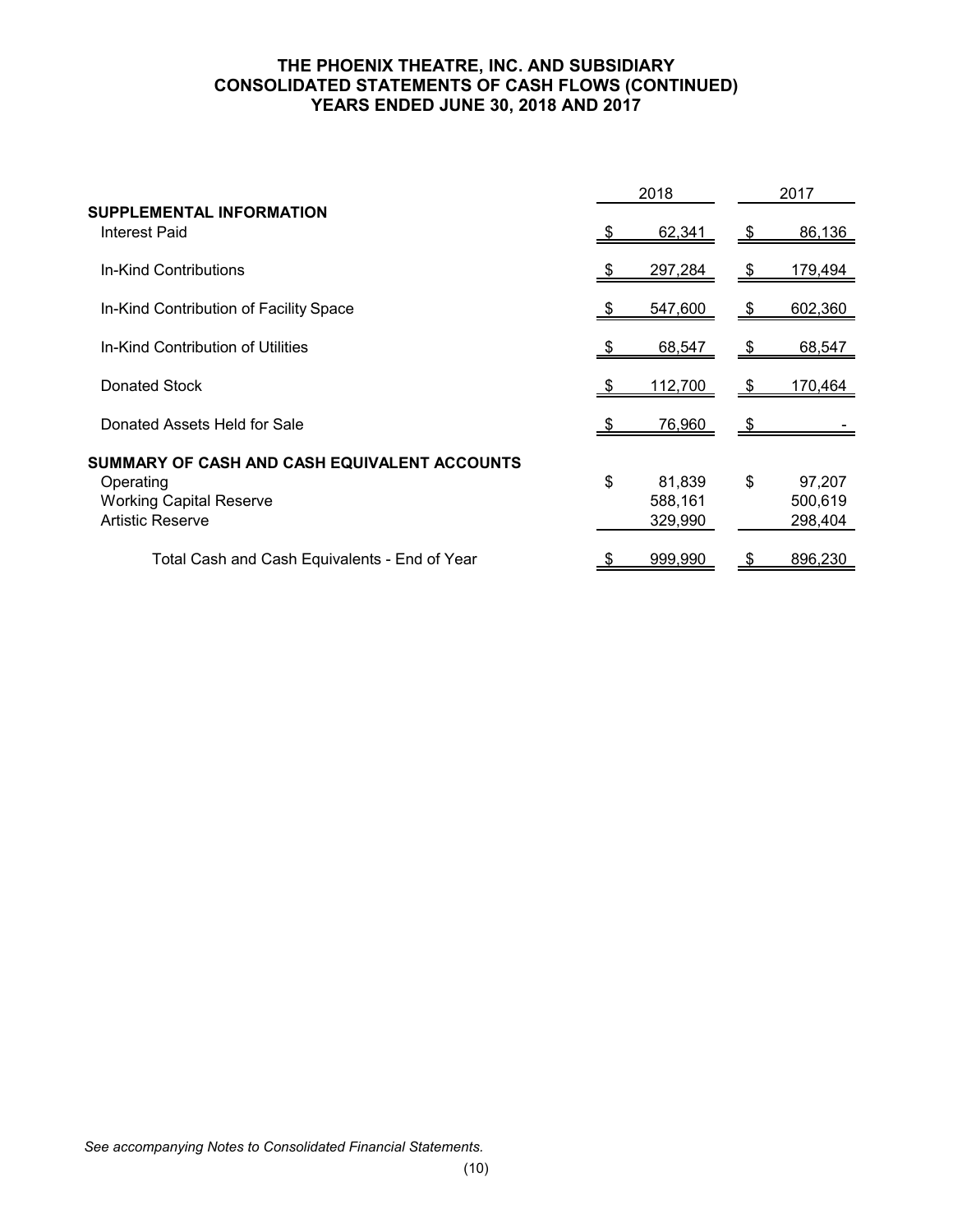## **NOTE 1 SUMMARY OF SIGNIFICANT ACCOUNTING POLICIES**

#### **Nature of Activities**

The Phoenix Theatre, Inc., (the Theatre) founded in 1920 as Phoenix Little Theatre, was incorporated in 1945, as a nonprofit corporation under the laws of the state of Arizona.

The Theatre is a community oriented 501(c)(3) nonprofit professional theatre company serving the Phoenix Metropolitan area. The Theatre is one of the largest local theatrical organizations in the community. The Theatre's principal programming is a series of main stage performances consisting of musicals, comedy, and drama. The season typically consists in excess of six productions from September through May.

The Theatre also has acting programs and classes available to the public, as well as a contract with a local school to provide drama instruction, an after school program, and drama curriculum.

During 2015, the Theatre established Phoenix Theatre Real Estate, LLC (Subsidiary) as a separate entity to hold apartments that were purchased for actor housing. The Theatre is the sole member of the Subsidiary.

#### **Basis of Presentation**

The Theatre's financial statements have been prepared in accordance with the American Institute of Certified Public Accountants (AICPA) Not-For-Profit Industry Guidance within the Financial Accounting Standards Board (FASB) Codification (Guidance). Under the Guidance, the Theatre is required to provide financial statements which are prepared to focus on the organization as a whole and to present balances and transactions according to the existence or absence of donor-imposed restrictions in three classes of net assets: unrestricted net assets, temporarily restricted net assets, and permanently restricted net assets as follows:

#### Unrestricted Net Assets

Unrestricted net assets are not subject to donor-imposed stipulations and are those currently available at the discretion of the board of directors for use in the Theatre's operations, in accordance with its bylaws. Temporarily restricted assets received and expended in the same year are classified as unrestricted.

#### Temporarily Restricted Net Assets

Temporarily restricted net assets are those which are subject to donor-imposed stipulations that will be met by the Theatre and/or the passage of time.

#### Permanently Restricted Net Assets

Permanently restricted net assets are those which represent permanent endowments where it is stipulated by donors that the total aggregate contributions remain in perpetuity and a portion of total investment return is available as unrestricted or temporarily restricted, as per the endowment agreements.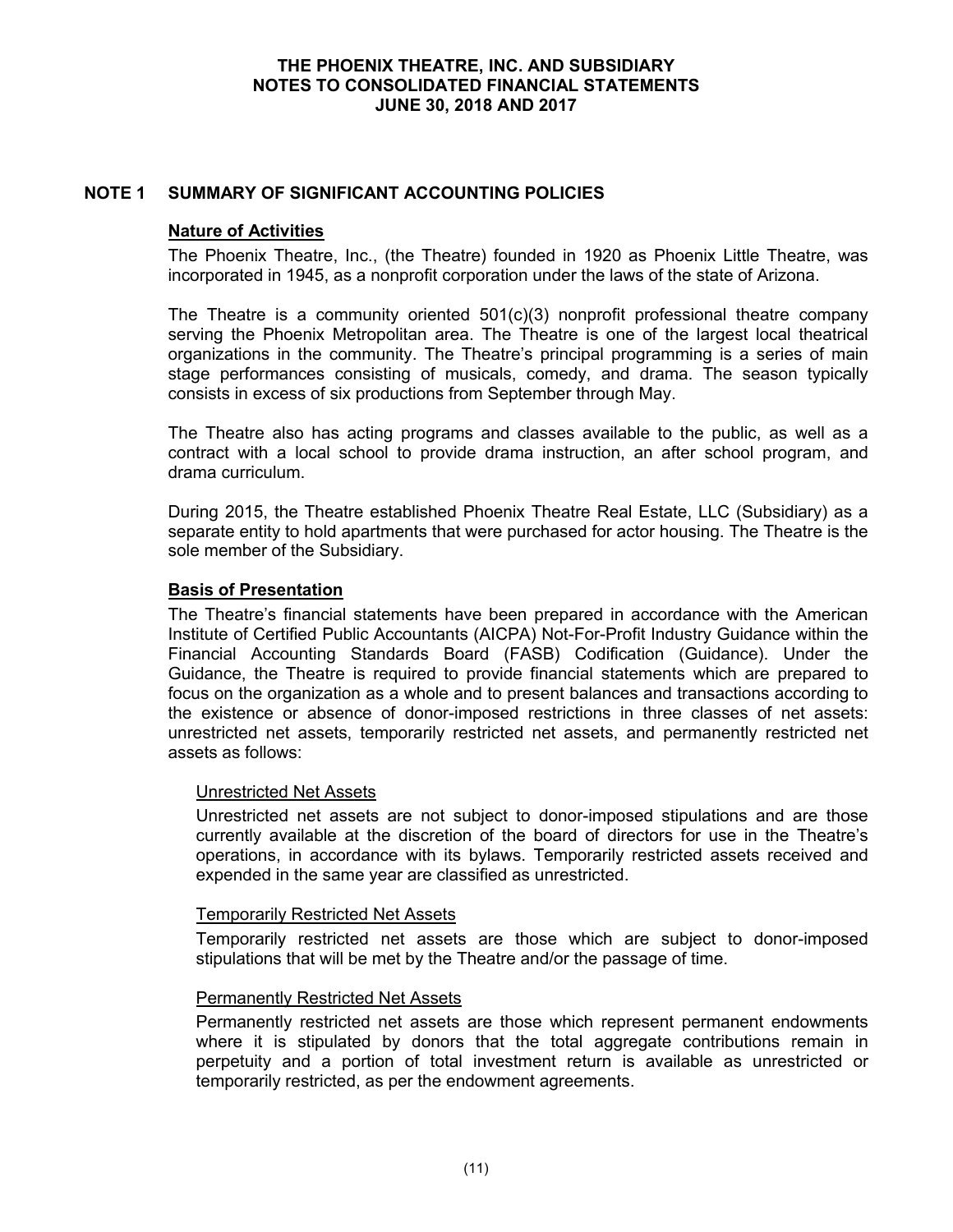## **NOTE 1 SUMMARY OF SIGNIFICANT ACCOUNTING POLICIES (CONTINUED)**

## **Basis of Presentation (Continued)**

Revenues are reported as increases in unrestricted net assets unless use of the related assets is limited by donor-imposed restrictions. Expenses are reported as decreases in unrestricted net assets. Gains and losses on investments and other assets or liabilities are reported as increases or decreases in unrestricted net assets unless their use is restricted explicitly by donor stipulation or by law. Expirations of temporary restrictions on net assets, i.e., the donor stipulated purpose has been fulfilled and/or the stipulated time period has elapsed, are reported as reclassifications to unrestricted net assets.

## **Principles of Consolidation**

The accompanying consolidated financial statements include the accounts of the Theatre and Subsidiary. All significant intercompany transactions and balances have been eliminated in consolidation.

## **Use of Estimates in the Preparation of Consolidated Financial Statements**

The preparation of consolidated financial statements in conformity with accounting principles generally accepted in the United States of America requires management to make a number of estimates and assumptions that affect the reported amounts of assets and liabilities and disclosure of contingent assets and liabilities at the date of the consolidated financial statements and the reported amounts of revenues and expenses during the reporting period. Actual results could differ from those estimates.

## **Cash and Cash Equivalents**

Cash includes cash and may, at times, include cash equivalents, which consist of highly liquid investments with original maturities of three months or less when acquired.

#### **Accounts Receivable**

Accounts receivable are stated at the amount management expects to collect under the terms of the service contracts and agreements. Management provides for probable uncollectible amounts through a charge to earnings and an increase to a valuation allowance based on its assessment of the current status of individual contracts. Account balances with invoices over one year old are considered delinquent. Balances that are still outstanding after management has used reasonable collection efforts are written off through a charge to the valuation allowance and a reduction of receivables. As of June 30, 2018 and 2017, there was no allowance for doubtful accounts recorded as management believes all accounts receivable balances were collectible.

#### **Assets Held for Sale**

Assets held for sale consist of donated retail products that the Theatre intends to sell. The assets are stated at the estimated sales value at the time of donation.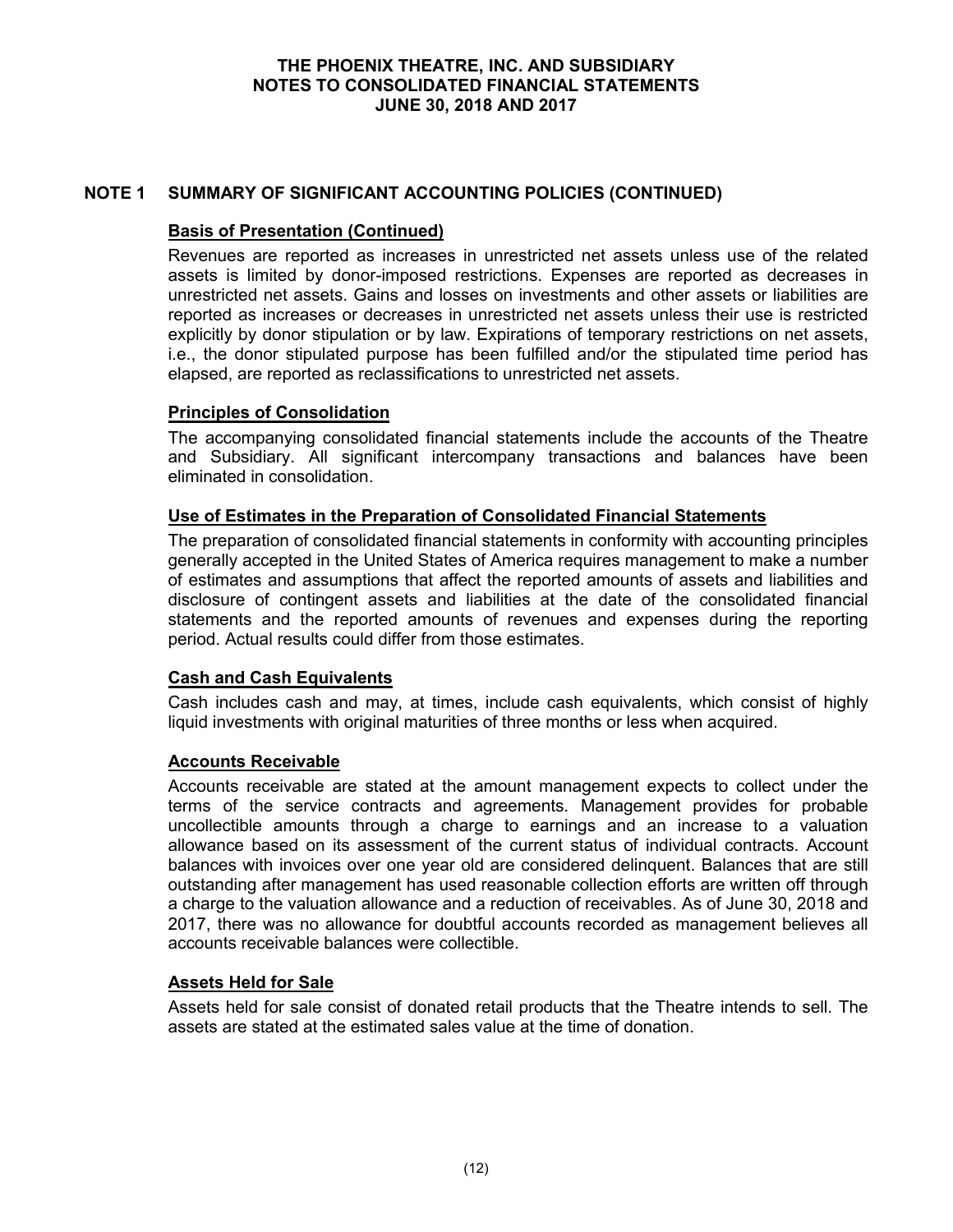# **NOTE 1 SUMMARY OF SIGNIFICANT ACCOUNTING POLICIES (CONTINUED)**

## **Investments**

Investments, consisting primarily of common stock, with readily determinable market values are measured at fair value as of year-end in the statement of financial position. Investment income or loss (including realized and unrealized gains and losses on investments, interest, and dividends) are recognized in the statements of activities and changes in net assets.

## **Pledges Receivable**

Unconditional promises to give (pledges receivable) are recognized as revenues in the period the promise is received and as assets, decreases of liabilities or expenses depending on the form of the benefits received. Conditional promises to give are recognized when the conditions on which they depend are substantially met. Monies received pursuant to conditional promises are reflected as deferred revenue. Unconditional promises to give that are to be collected within one year are recorded at net realizable value. Unconditional promises to give that are expected to be collected in future years are recorded at the present value of their estimated future cash flows. The discounts on those amounts are computed using risk-free interest rates as determined by management that are applicable to the years in which the promises are made. Amortization of the discount is included in contribution support. Management provides for probable uncollectible amounts through a charge to earnings and an increase to a valuation allowance based on its assessment of the current status of individual pledges. Balances that are still outstanding after management has used reasonable collection efforts are written off through a charge to the valuation allowance and a reduction of receivables.

## **Costume Inventory**

The Theatre maintains an inventory of costumes and records such inventory at cost.

## **Property and Equipment**

Purchased property and equipment are initially recorded at cost and donated property and equipment are recorded at the fair value at the date of gift to the Theatre. Maintenance and repairs are charged to operations when incurred. Betterments and renewals in excess of stated amounts are capitalized. When property and equipment is sold or otherwise disposed of, the asset account and related accumulated depreciation account are relieved and any gain or loss is included in operations. Property and equipment costing \$500 or more were capitalized. Depreciation of property and equipment is computed on a straight-line basis over the following general range of estimated useful lives:

| Buildings and Improvements | 15 to 28 Years |
|----------------------------|----------------|
| Furniture and Equipment    | 3 to 15 Years  |
| Vehicles                   | 7 Years        |

Donations of property and equipment are recorded as contributions at the estimated fair value at the date of donation. Such donations are reported as increases in unrestricted net assets unless the donor has restricted the donated asset to a specific purpose.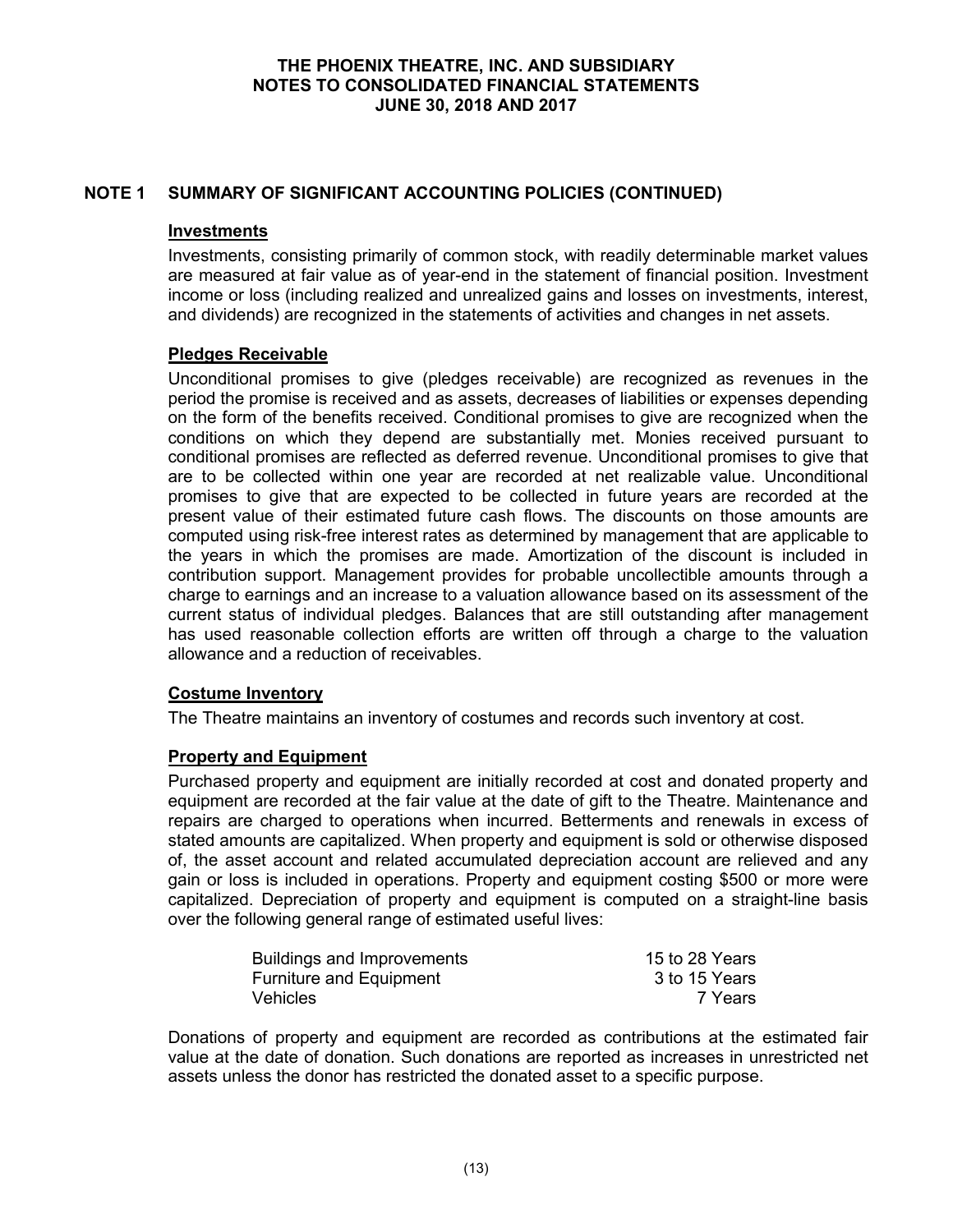## **NOTE 1 SUMMARY OF SIGNIFICANT ACCOUNTING POLICIES (CONTINUED)**

## **Property and Equipment (Continued)**

Assets donated with explicit restrictions regarding its use and contributions of cash that must be used to acquire property and equipment are reported as restricted contributions absent donor stipulations regarding how long those donated assets must be maintained. The Theatre reports expirations of donor restrictions when the donated or acquired assets are placed in service as instructed by the donor. The Theatre reclassifies temporarily restricted net assets to unrestricted net assets at that time.

## **Impairment of Long-Lived Assets**

The Theatre reviews long-lived assets for impairment whenever events or changes in circumstances indicate that the carrying amount of an asset may not be recoverable. Recoverability of assets to be held and used is measured by a comparison of the carrying amount of an asset to future net cash flows expected to be generated by the asset. If such assets are considered to be impaired, the impairment to be recognized is measured by the amount by which the carrying amount of the assets exceeds the fair value of the assets. Assets to be disposed of are reported at the lower of the carrying amount or fair value less costs to sell. Management does not believe impairment indicators were present at June 30, 2018 and 2017.

## **Donated Facility Space and Utility Allowance Receivable**

The donated facility space and utility allowance receivable is comprised of a multi-year contribution from the City of Phoenix, Arizona. This unconditional promise to give is recorded at the present value of the estimated fair value of the rents. The discount on these amounts was computed using an interest rate of 3.25%, as determined by management, and is applicable to the years in which the promise is to be received. Amortization of the discount is included in contribution support (Note 11).

## **Deferred Revenue**

Cash received from ticket sales in advance for the subsequent year's performance is deferred until the period in which the performance is presented.

## **Revenue**

Performance revenue is recorded from ticket sales for performances and is recognized in the period the performance is presented. Academy (summer camp) revenue is recorded in the month in which the students attend classes.

## **Contributions**

Contributions received are recorded as unrestricted, temporarily restricted, or permanently restricted support depending on the existence and/or nature of any donor restrictions. All donor-restricted support is reported as an increase in temporarily or permanently restricted net assets depending on the nature of the restrictions. When a restriction expires (that is, when a stipulated time restriction ends or purpose restriction is accomplished or a donor removes a restriction), temporarily or permanently restricted net assets are reclassified to unrestricted net assets and reported in the consolidated statements of activities and changes in net assets as net assets released from restrictions.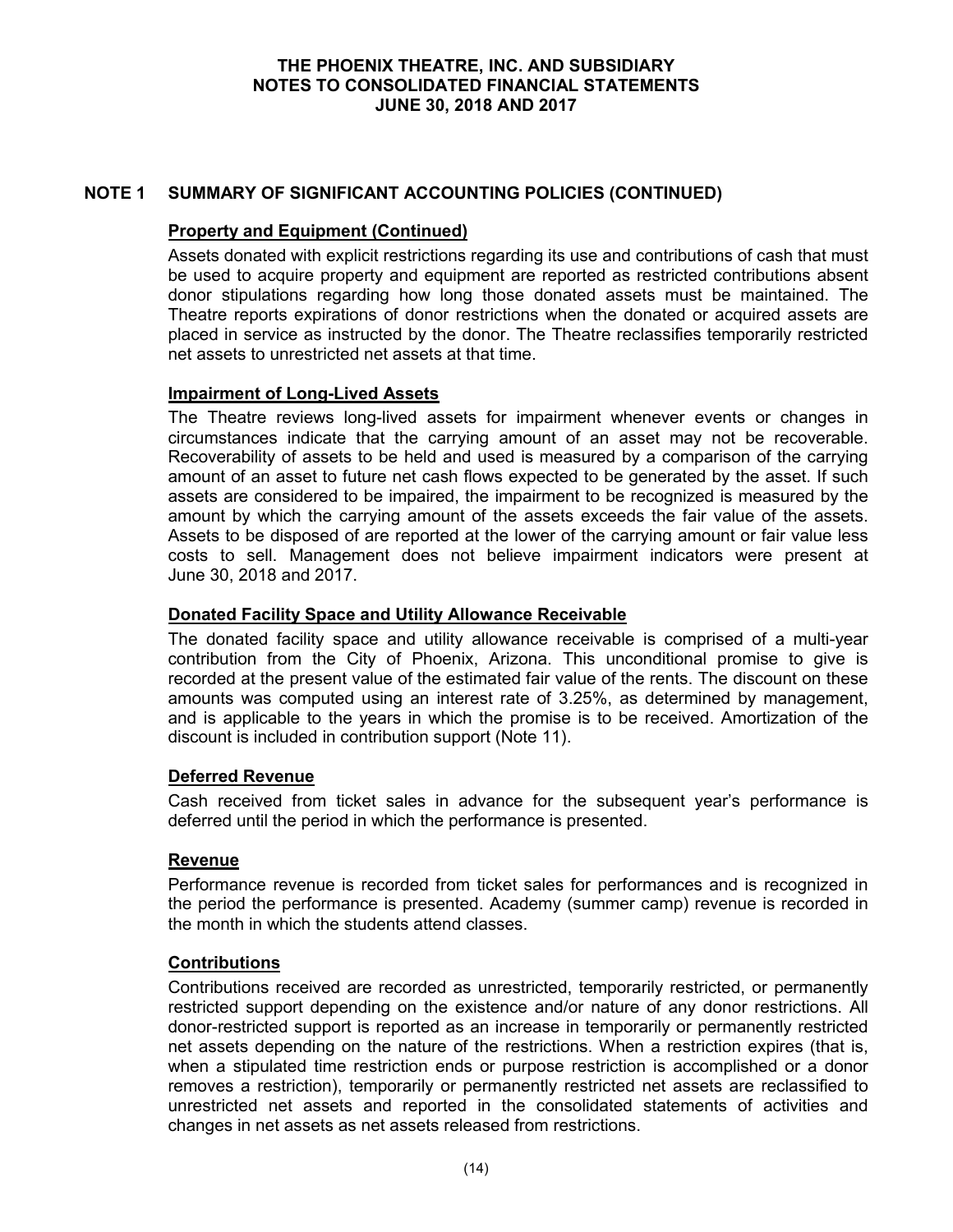## **NOTE 1 SUMMARY OF SIGNIFICANT ACCOUNTING POLICIES (CONTINUED)**

## **Centennial Campaign**

The Centennial Campaign is committed to raising \$20 million by 2020. Funds received through the Centennial Campaign are initially recorded as temporarily restricted net assets. Management's policy and allocation for release of the funds, unless explicitly determined from the donor, is as follows; the first \$500 thousand received will supplement the working capital reserve fund and the artistic reserve fund, the next \$13 million received will be used to fund bricks and mortar costs for theatre and building expansion, and the remaining \$6.5 million will be used for furniture, fixtures and equipment, retirement of debt on the apartment building, as well as marketing, branding and other costs associated with launching the new theatre space.

## **Special Events Revenue**

The Theatre conducts special events in which a portion of the gross proceeds paid by the participant represents payments for the direct cost of the benefits received by the participant at the event. Unless a verifiable, objective means exists to demonstrate otherwise, the fair value of meals and entertainment provided at special events is measured at the actual cost to the Theatre. The direct costs of the special events which ultimately benefit the donor rather than the Theatre are included in special events revenues and then expensed as costs of direct donor benefits.

## **Donated Services and Materials**

Donated property, equipment, materials, and services are recognized as contributions at their estimated values on the date of receipt. The Theatre utilizes volunteer services in several areas of operations. Volunteer services that require special skills and otherwise need to be purchased by the program, are recorded as support and expense in the period provided. Nonprofessional volunteer hours are not recorded as revenue or expense in the accompanying consolidated financial statements.

## **Advertising**

Advertising costs are expensed when incurred.

## **Functional Expenses**

The costs to the Theatre of providing the various programs and other activities have been presented on a functional basis in the statements of functional expenses. Accordingly, certain costs have been allocated among the programs and supporting services benefited. The costs are allocated based on salary and square footage percentages.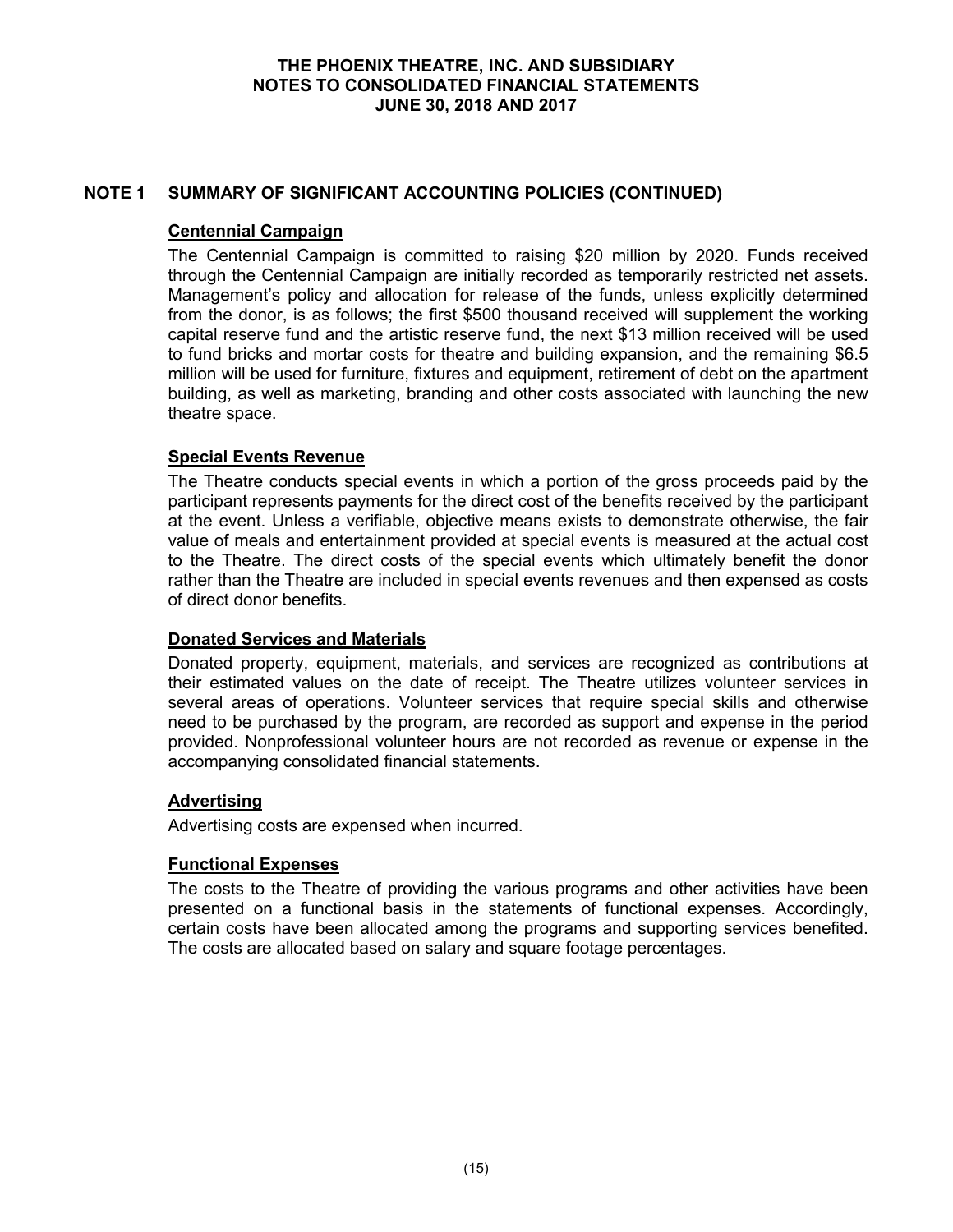## **NOTE 1 SUMMARY OF SIGNIFICANT ACCOUNTING POLICIES (CONTINUED)**

#### **Income Tax Status**

The Phoenix Theatre, Inc. qualifies as a tax-exempt organization under Section 501(c)(3) of the Internal Revenue Code (IRC), and accordingly, there is no provision for corporate income taxes in the accompanying financial statements. In addition, this Theatre qualifies for the charitable contribution deduction under Section 170 of the IRC and has been classified as an organization that is not a private foundation. Income determined to be unrelated business taxable income (UBTI) would be taxable. The Subsidiary is a disregarded entity for income tax reporting purposes since it has only one member.

The Theatre and Subsidiary have no uncertain tax positions as of June 30, 2018 and 2017.

## **NOTE 2 FAIR VALUE OF FINANCIAL INSTRUMENTS**

In determining fair value, the Theatre uses various valuation approaches within the fair value measurement framework. Fair value measurements are determined based on the assumptions that market participants would use in pricing an asset or liability.

Fair value measurements framework establishes a hierarchy for inputs used in measuring fair value that maximizes the use of observable inputs and minimizes the use of unobservable inputs by requiring that the most observable inputs be used when available.

Fair value measurements define levels within the hierarchy based on the reliability of inputs as follows:

*Level 1 –* Valuations based on unadjusted quoted prices for identical assets or liabilities in active markets;

*Level 2 –* Valuations based on quoted prices for similar assets or liabilities or identical assets or liabilities in less active markets, such as dealer or broker markets; and

*Level 3 –* Valuations derived from valuation techniques in which one or more significant inputs or significant value drivers are unobservable, such as pricing models, discounted cash flow models and similar techniques not based on market, exchange, dealer or broker-traded transactions.

The asset's fair value measurement level within the fair value hierarchy is based on the lowest level of any input that is significant to the fair value measurement. Valuation techniques used need to maximize the use of observable inputs and minimize the use of unobservable inputs.

Following is a description of the nature and risks of the categories of assets by major security type.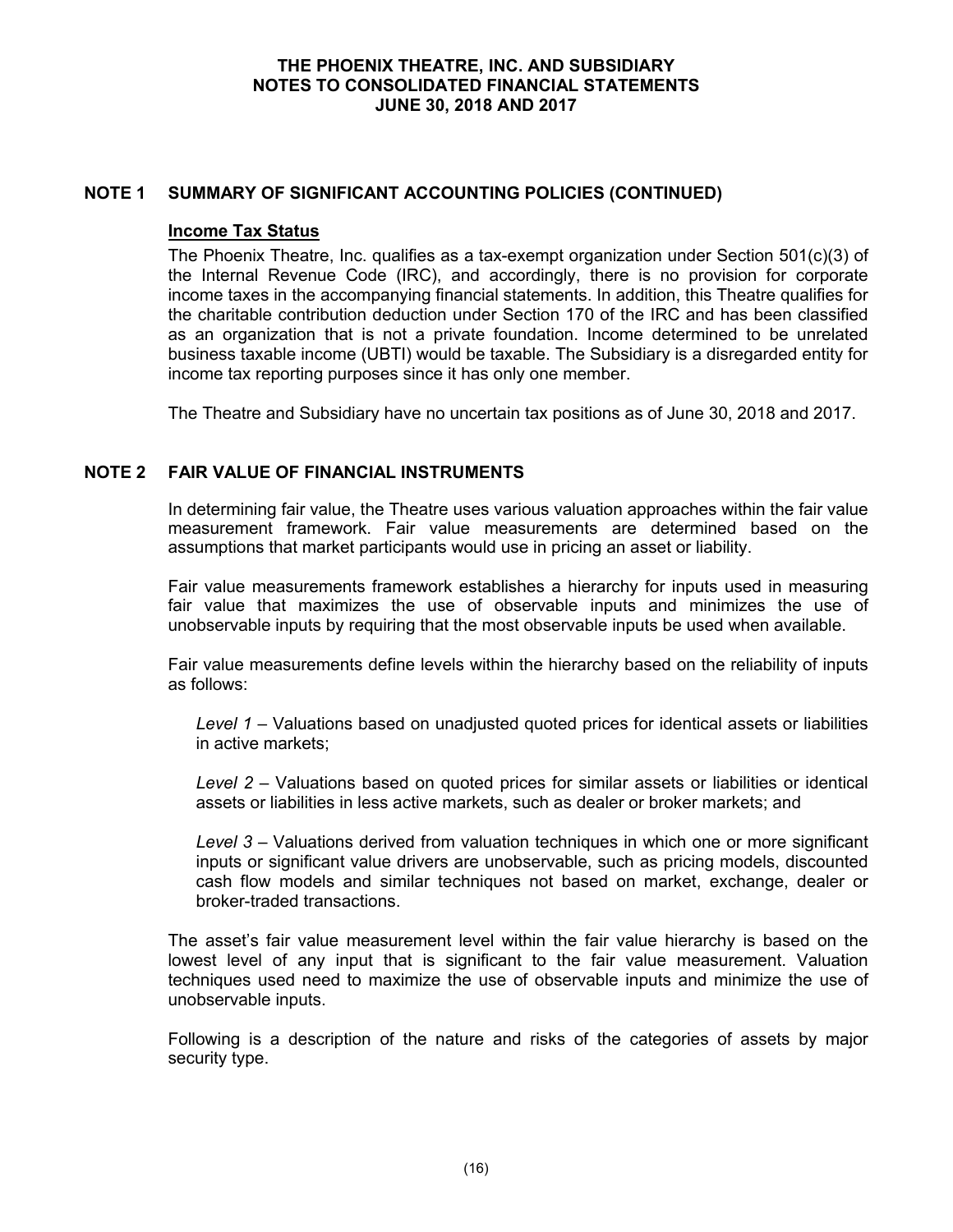#### **NOTE 2 FAIR VALUE OF FINANCIAL INSTRUMENTS (CONTINUED)**

Corporate stock, and other funds listed on a national market or exchange are valued at the last sales price, or if there is no sale and the market is still considered active at the last transaction price before year-end. Such securities are classified within Level 1 of the valuation hierarchy.

The Theatre also invests in the Arizona Community Foundation, Inc. (ACF) pool. The fair value of these investments is based on its investment percentage in the investment pool. The ACF pool is invested in cash, equity securities, bonds, and other investments. This investment is classified within Level 3 of the valuation hierarchy.

The preceding methods described may produce a fair value calculation that may not be indicative of net realizable value or reflective of future fair values. Furthermore, although The Theatre believes its valuation methods are appropriate and consistent with other market participants, the use of different methodologies or assumptions to determine the fair value of certain financial instruments could result in a different fair value measurement at the reporting date.

The following table presents assets measured at fair value by classification within the fair value hierarchy as of June 30, 2018:

|                              | Fair Value Measurements Using |  |                          |  |                          |  |         |  |  |  |  |
|------------------------------|-------------------------------|--|--------------------------|--|--------------------------|--|---------|--|--|--|--|
|                              | Level 1<br>Level 2            |  |                          |  | Level 3                  |  | Total   |  |  |  |  |
| Corporate Stock              | 284.971                       |  |                          |  | $\overline{\phantom{a}}$ |  | 284.971 |  |  |  |  |
| Arizona Community Foundation | -                             |  |                          |  | 147.982                  |  | 147.982 |  |  |  |  |
| Total Investments            | 284.971                       |  | $\overline{\phantom{0}}$ |  | 147.982                  |  | 432.953 |  |  |  |  |

The following table presents assets measured at fair value by classification within the fair value hierarchy as of June 30, 2017.

|                   |         |         | Fair Value Measurements Using |         |                          |         |
|-------------------|---------|---------|-------------------------------|---------|--------------------------|---------|
|                   | ∟evel 1 | ∟evel 2 |                               | Level 3 |                          | ™otal   |
| Corporate Stock   | 170.464 |         | -                             |         | $\overline{\phantom{a}}$ | 170.464 |
| Total Investments | 170.464 |         | $\overline{\phantom{0}}$      |         | $\overline{\phantom{a}}$ | 70.464  |

The following is a reconciliation of the beginning and ending balances of assets measured at fair value on a recurring basis using significant unobservable (Level 3) inputs during the years ended June 30:

|                                        | 2018    | 2017 |
|----------------------------------------|---------|------|
| Balance - Beginning of Year            |         |      |
| Contributions                          | 150,000 |      |
| Realized and Unrealized Gains (Losses) | (2,018) | -    |
| Balance - End of Year                  | 147.982 | -    |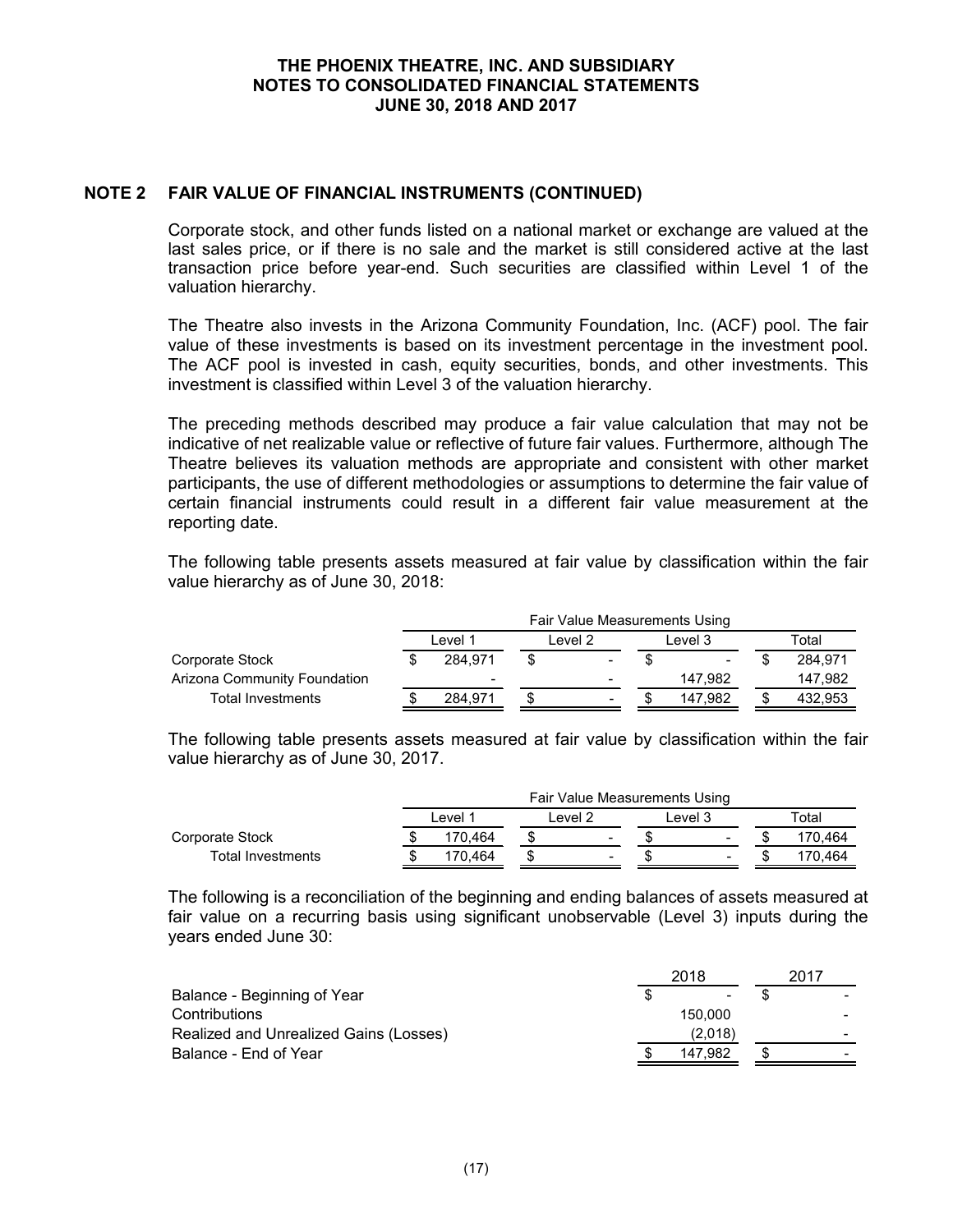## **NOTE 3 PLEDGES RECEIVABLE**

Pledges receivable consist of the following at June 30, 2018:

|                                                                              | Centennial<br>Campaign       |   | Program<br>Related |
|------------------------------------------------------------------------------|------------------------------|---|--------------------|
| Pledges Receivable Before Unamortized Discount<br>Less: Unamortized Discount | \$<br>1,345,092<br>(27, 722) | S | 61,380             |
| Total                                                                        | 1,317,370                    |   | 61,380             |
| Less: Allowance for Uncollectibles                                           | (19, 925)                    |   | (2, 450)           |
| Pledges Receivable, Net                                                      | 1,297,445                    |   | 58,930             |
| Amounts Due in:                                                              |                              |   |                    |
| Less than One Year                                                           | \$<br>699,933                | S | 56,380             |
| One to Five Years                                                            | 645,159                      |   | 5,000              |
| Total                                                                        | 1,345,092                    |   | 61,380             |

Pledges receivable consist of the following at June 30, 2017:

|                                                | Centennial<br>Campaign |   | Program<br>Related |
|------------------------------------------------|------------------------|---|--------------------|
| Pledges Receivable Before Unamortized Discount | \$<br>83,283           | S | 90,800             |
| Less: Unamortized Discount                     | (236)                  |   |                    |
| Total                                          | 83,047                 |   | 90,800             |
| Less: Allowance for Uncollectibles             | (21,375)               |   |                    |
| Pledges Receivable, Net                        | 61,672                 |   | 90,800             |
| Amounts Due in:<br>Less than One Year          | \$<br>68,758           | S | 90,800             |
| One to Five Years                              | 14,525                 |   |                    |
| Total                                          | 83,283                 |   | 90.800             |

The discount rate used to determine the present value of the pledges receivable balance is a rate considered appropriate for the expected repayment term. For the years ended June 30, 2018 and 2017, the discount rate was 1.00% and 1.00%, respectively. Three capital pledges accounted for 77% of the capital related pledge receivable balance as of June 30, 2018. One capital related pledge accounted for 37% of the capital related pledge receivable balance as of June 30, 2017. The capital campaign pledges receivable are reflected as long-term assets as the amounts collected are to be expended on long-term assets.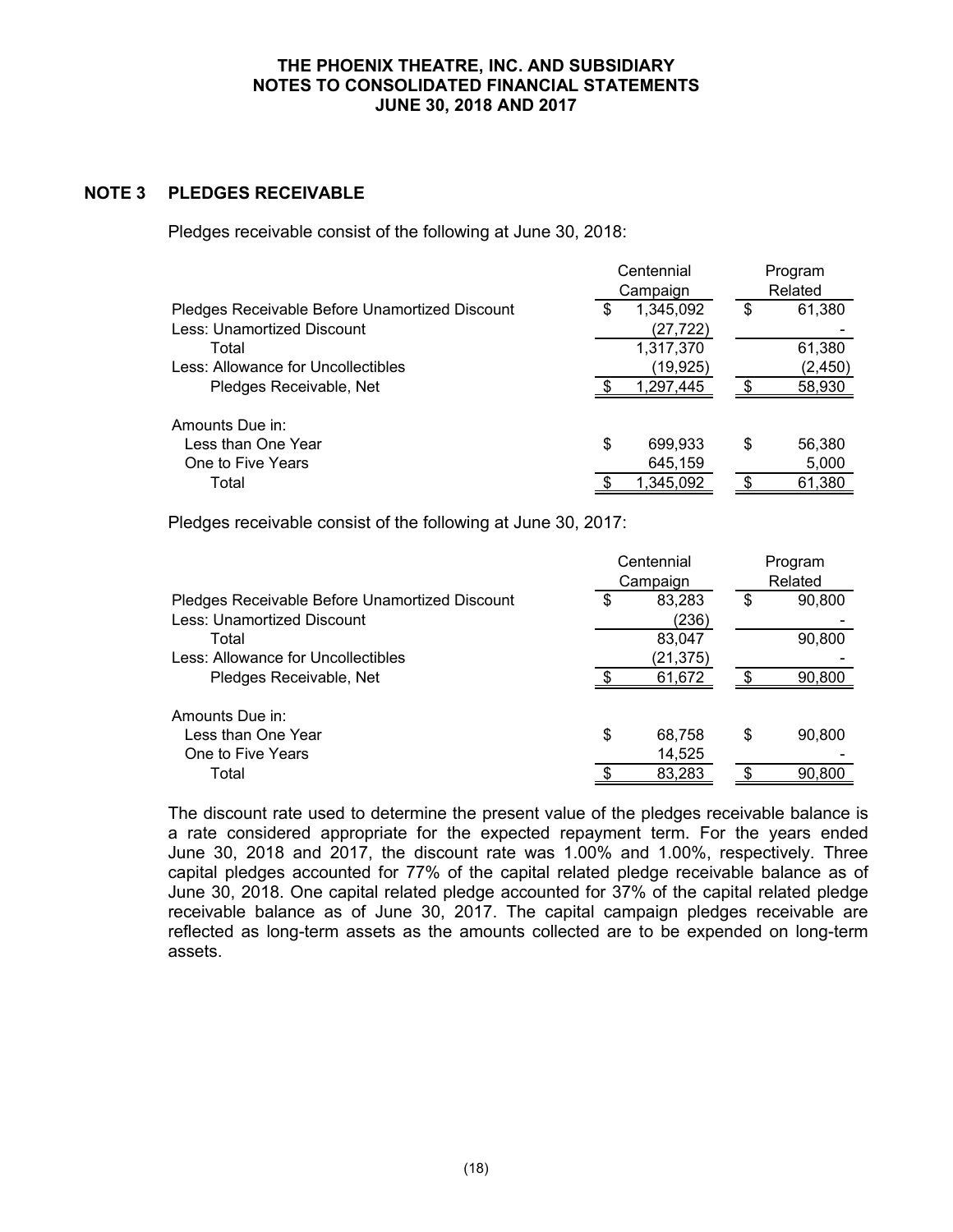## **NOTE 4 PROPERTY AND EQUIPMENT**

Property and equipment consist of the following:

|                                                 | 2018            | 2017        |
|-------------------------------------------------|-----------------|-------------|
| Building and Improvements                       | \$<br>2,581,984 | 2,563,788   |
| Furniture and Equipment                         | 2,532,861       | 2,273,299   |
| <b>Computer Equipment and Software</b>          | 947             | 946         |
| <b>Vehicles</b>                                 | 85,625          | 85,625      |
| Total                                           | 5,201,417       | 4,923,658   |
| Less: Accumulated Depreciation and Amortization | (2,620,355)     | (2,306,879) |
| Property and Equipment, Net                     | 2,581,062       | 2,616,779   |

Depreciation and amortization expense charged to operations was \$321,345 and \$290,841 during the years ended June 30, 2018 and 2017, respectively.

The buildings and land occupied by the Theatre are owned by the City of Phoenix and are leased to the Theatre under a long-term lease agreement. See Note 11 for details.

# **NOTE 5 NOTE PAYABLE**

During fiscal year 2015, the Subsidiary took out a term loan with Wells Fargo to finance the purchase of apartments for the purpose of actor housing. The note payable matures December 1, 2019. Interest is payable monthly at 5.25%.

The note payable consists of the following:

|                                                        | 2018      | 2017      |
|--------------------------------------------------------|-----------|-----------|
| Note payable to a bank; due in monthly installments of |           |           |
| \$5,704, including interest at 4.50%, due December 1,  |           |           |
| 2019; collateralized by real property. (Apartments)    | 934.228   | 959.498   |
| Total                                                  | 934.228   | 959,498   |
| <b>Less: Current Maturities</b>                        | (26, 350) | (25, 177) |
| Note Payable, Less: Current Maturities                 | 907,878   | 934.321   |

Future maturities of the note payable are as follows:

| Year Ending June 30, |   | Amount  |
|----------------------|---|---------|
| 2019                 | S | 26,350  |
| 2020                 |   | 907.878 |
| Total                |   | 934.228 |

The notes payable agreements require several financial ratios be maintained at levels stipulated in the notes payable agreements. For the years ended June 30, 2018 and 2017, management believes the Theatre was in compliance with the ratios described in the notes payable agreements.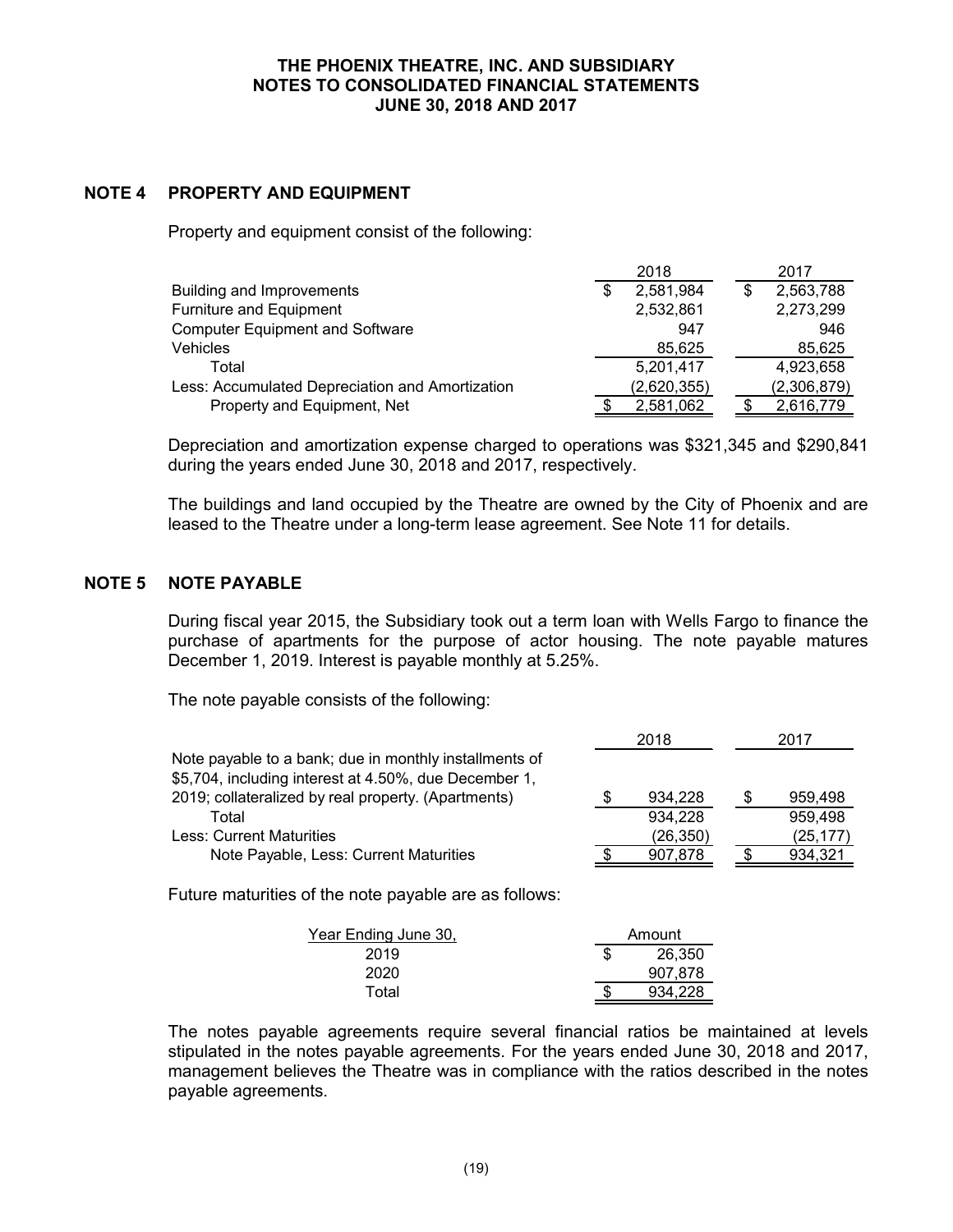#### **NOTE 6 LINE OF CREDIT**

The Theatre has a revolving line of credit of \$500,000 and \$400,000 available at June 30, 2018 and 2017, respectively. The line of credit is renewed annually, with a maturity date of December 1, 2018. Interest is payable monthly at 1.75% above the bank index rate. The line of credit is secured by inventory and equipment. There was no balance drawn on the line of credit at June 30, 2018 and 2017.

## **NOTE 7 BOARD DESIGNATED**

During 2016, the board of directors of the Theatre designated funds to establish three reserve funds, the Artistic Risk Reserve Enhancement Fund, the Facility Reserve Fund, and the Working Capital Reserve Fund.

The Artistic Risk Reserve Enhancement Fund was created with the intent to allow the Theater to take advantage of artistic opportunities, fund larger scale productions that present artistic risk, experiment with new theatrical forms, initiate multi-year development of new works, and take on unique artistic and technical challenges with plays or musicals that are remarkable in scope and/or scale with confidence.

The Facility Reserve Fund shall be used for the purpose of equipment acquisition to replace aging equipment or acquire new equipment and/or technology, as well as building upgrades.

The Working Capital Reserve Fund was created with the intent to build and maintain an adequate level of unrestricted net assets to support the Theatre's day-to-day operations in the event of unforeseen shortfalls. The fund may also be used for one-time, nonrecurring expenses that will build long-term capacity, such as staff development, research and development, or investment in infrastructure.

The reserve funds consisted of the following at June 30, 2018:

|                          | <b>Working Capital</b><br>Reserve | Facility<br>Reserve | Artistic<br>Reserve | Total         |
|--------------------------|-----------------------------------|---------------------|---------------------|---------------|
| Board-Designated Funds,  |                                   |                     |                     |               |
| <b>Beginning Balance</b> | \$<br>500.619                     | \$                  | \$<br>298.404       | \$<br>799,023 |
| Contributions            | 375.245                           |                     | 56.499              | 431.744       |
| Expenditures             | (290, 767)                        |                     | (25,000)            | (315, 767)    |
| Income                   | 3,064                             |                     | 87                  | 3,151         |
| Board-Designated Funds,  |                                   |                     |                     |               |
| <b>Ending Balance</b>    | 588,161                           |                     | 329,990             | \$<br>918,151 |
|                          |                                   |                     |                     |               |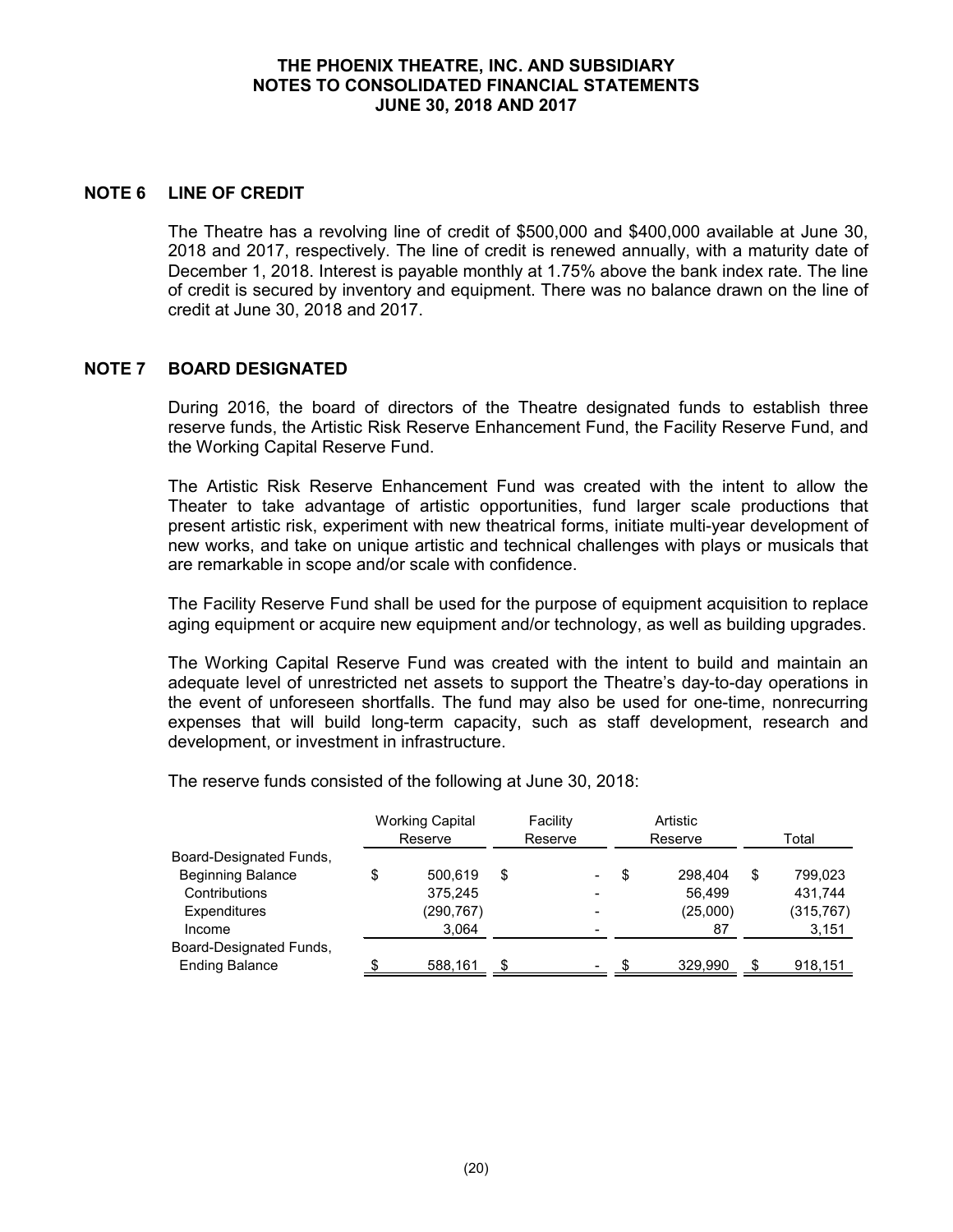# **NOTE 7 BOARD DESIGNATED (CONTINUED)**

The reserve funds consisted of the following at June 30, 2017:

|                          | <b>Working Capital</b><br>Reserve | Facility<br>Reserve |   | Artistic<br>Reserve | Total         |
|--------------------------|-----------------------------------|---------------------|---|---------------------|---------------|
| Board-Designated Funds,  |                                   |                     |   |                     |               |
| <b>Beginning Balance</b> | \$<br>500.619                     | \$                  | S | 499.309             | \$<br>999.928 |
| Contributions            |                                   |                     |   |                     |               |
| <b>Expenditures</b>      | -                                 |                     |   | (201, 042)          | (201,042)     |
| Income                   |                                   |                     |   | 137                 | 137           |
| Board-Designated Funds,  |                                   |                     |   |                     |               |
| <b>Ending Balance</b>    | 500,619                           | \$                  |   | 298.404             | \$<br>799,023 |

# **NOTE 8 TEMPORARILY RESTRICTED NET ASSETS**

Temporarily restricted net assets consist of the following:

|                                            |   | 2018       | 2017          |
|--------------------------------------------|---|------------|---------------|
| <b>Program Restrictions</b>                | S | 247,106    | \$<br>604,232 |
| Centennial Campaign Pledges Receivable and |   |            |               |
| <b>Restricted Cash</b>                     |   | 1,297,445  | 83.047        |
| <b>Time Restrictions</b>                   |   | 58.771     | 69,266        |
| Donated Facility Space Receivable          |   | 11,763,877 | 11,918,310    |
| Donated Utility Allowance Receivable       |   | 1,472,568  | 1,491,899     |
| Total                                      |   | 14,839,767 | 14,166,754    |

Net assets of \$1,475,832 and \$1,855,923 were released from restriction during 2018 and 2017, respectively.

## **NOTE 9 PERMANENTLY RESTRICTED NET ASSETS**

Permanently restricted net assets consisted of funds for which the donors stipulate the principal is to be maintained in perpetuity. The earnings and net appreciation on these funds are unrestricted and temporarily restricted and are allocated for specific purposes by the Theatre's board of directors or in accordance with the donor agreement. The Theatre had \$ and \$45,000 of permanently restricted net assets at June 30, 2018 and 2017, respectively.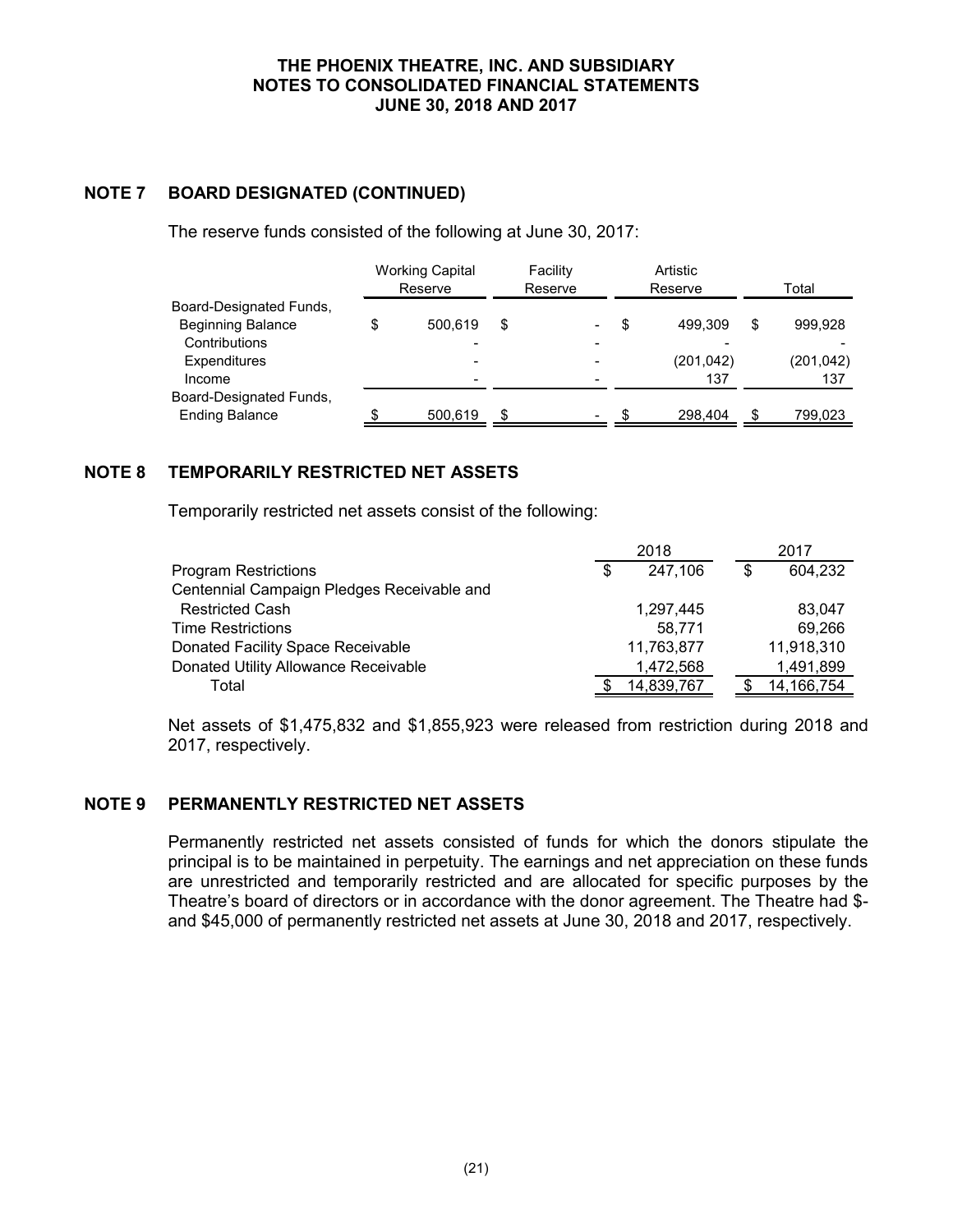## **NOTE 10 OPERATING LEASES**

The Theatre leases office equipment under an operating lease agreement that expires in August 2019. Minimum future payments under this noncancelable operating lease after June 30, 2018 are as follows:

| Year Ending June 30,                        | Amount |
|---------------------------------------------|--------|
| 2019                                        | 4.879  |
| 2020                                        | 4.879  |
| <b>Total Minimum Future Rental Payments</b> | 9.758  |

Total rental expense for operating leases with terms in excess of one month was approximately \$14,005 and \$16,100 during the years ended June 30, 2018 and 2017, respectively.

# **NOTE 11 FACILITIES OPERATING LEASE**

Since the 1950's, the Theatre has leased the land and theatre facilities from the City of Phoenix for a nominal fee. The Theatre entered into a new agreement to lease the Theatre facilities from the City of Phoenix for 59 years, effective January 1, 1997. The annual lease payment for the building rent is \$1. The estimated value of the annual rent was in excess of \$547,600 and \$602,360 during the years ended June 30, 2018 and 2017 respectively.

In addition, according to the lease agreement, the Theatre is responsible for the utility costs of the facilities and maintenance costs for the shared common areas in excess of a yearly allowance. This utility allowance is based on the actual cost of utilities for the year ended June 30, 1993. This baseline amount is indexed annually for inflation with the Consumer Price Index.

In connection with the Black Box Theatre capital expansion project, the lease was amended in March of 2014, and the cancellation policy was not included in the update. Based on the operating agreement terms, the Theatre is receiving an unconditional promise to give for the use of the facility and the utility allowance for the entirety of the contract, through December 31, 2055.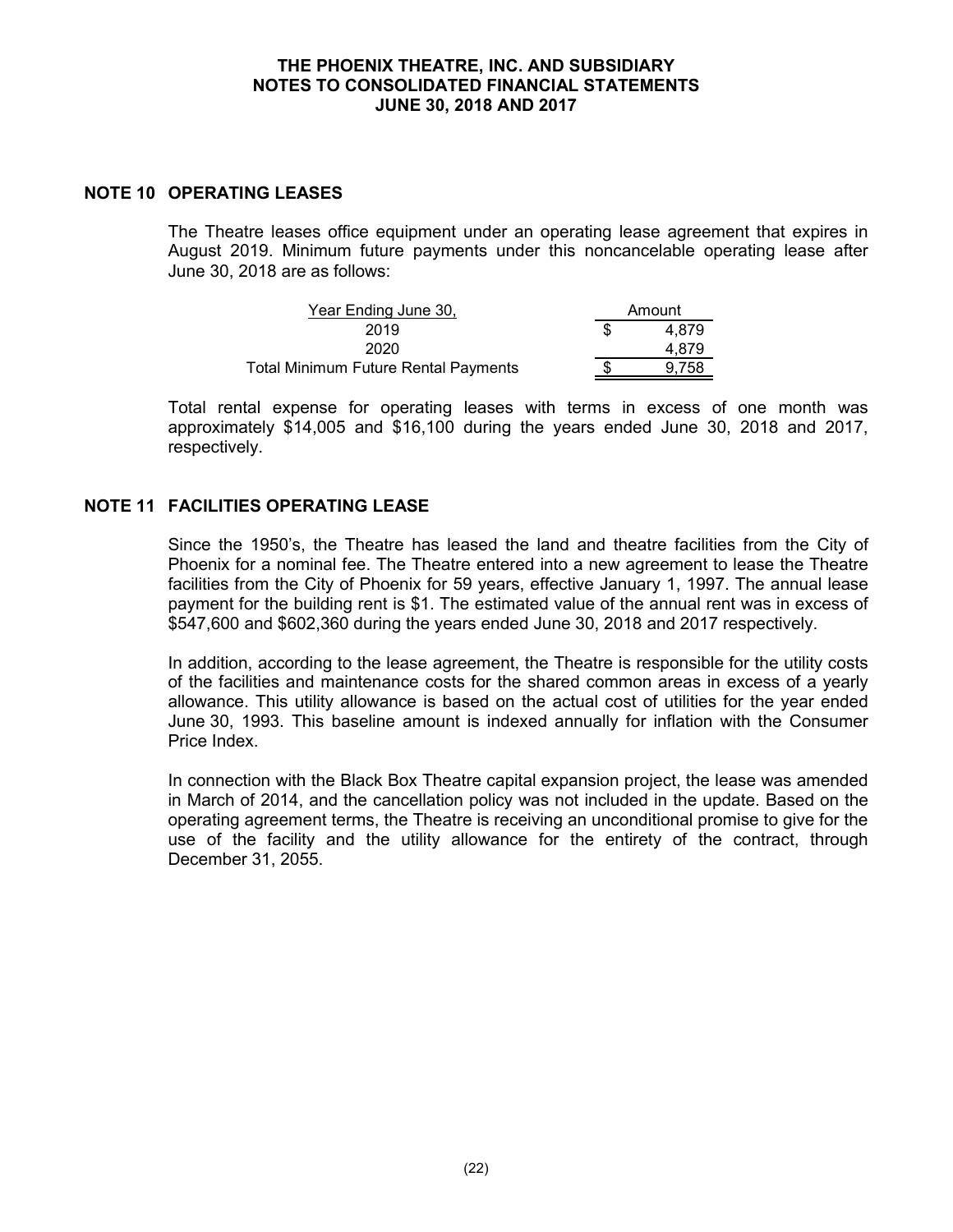## **NOTE 11 FACILITIES OPERATING LEASE (CONTINUED)**

The donated facility space and utility allowance receivable consists of the following at June 30:

|                                               | 2018                        |                   |  |  |
|-----------------------------------------------|-----------------------------|-------------------|--|--|
|                                               | Donated                     | <b>Utility</b>    |  |  |
|                                               | <b>Facility Space</b>       | Allowance         |  |  |
|                                               | Receivable                  | Receivable        |  |  |
| Receivable Amount Before Unamortized Discount | 20,754,040<br>\$            | 2,604,786<br>\$   |  |  |
| <b>Less: Unamortized Discount</b>             | (8,990,163)                 | (1,132,218)       |  |  |
| Total                                         | 11,763,877                  | 1,472,568<br>-\$  |  |  |
| Amounts Due in:                               |                             |                   |  |  |
| Less than One Year                            | \$<br>547,600               | \$<br>68,547      |  |  |
| Over One Year                                 | 20,206,440                  | 2,536,239         |  |  |
| Total                                         | 20,754,040<br>$\sqrt[6]{3}$ | 2,604,786<br>- \$ |  |  |
|                                               | 2017                        |                   |  |  |
|                                               | Donated                     | Utility           |  |  |
|                                               | <b>Facility Space</b>       | Allowance         |  |  |
|                                               | Receivable                  | Receivable        |  |  |
| Receivable Amount Before Unamortized Discount | 21,356,400<br>\$            | \$<br>2,673,333   |  |  |
| Less: Unamortized Discount                    | (9,438,090)                 | (1,181,434)       |  |  |
| Total                                         | 11,918,310                  | 1,491,899<br>\$   |  |  |
|                                               |                             |                   |  |  |
| Amounts Due in:                               |                             |                   |  |  |
| Less than One Year                            | \$<br>602,360               | \$<br>68,547      |  |  |
| One to Five Years                             | 20,754,040                  | 2,604,786         |  |  |

# **NOTE 12 EMPLOYEE RETIREMENT PLANS**

During the year ended June 30, 2006, the Theatre adopted a 403(b) retirement plan. All employees of the Theatre are eligible for participation in the plan. The Theatre is not obligated and has elected not to contribute to this plan for the years ended June 30, 2007 through June 30, 2018. The Theatre does not have any unfunded liabilities associated with this retirement plan.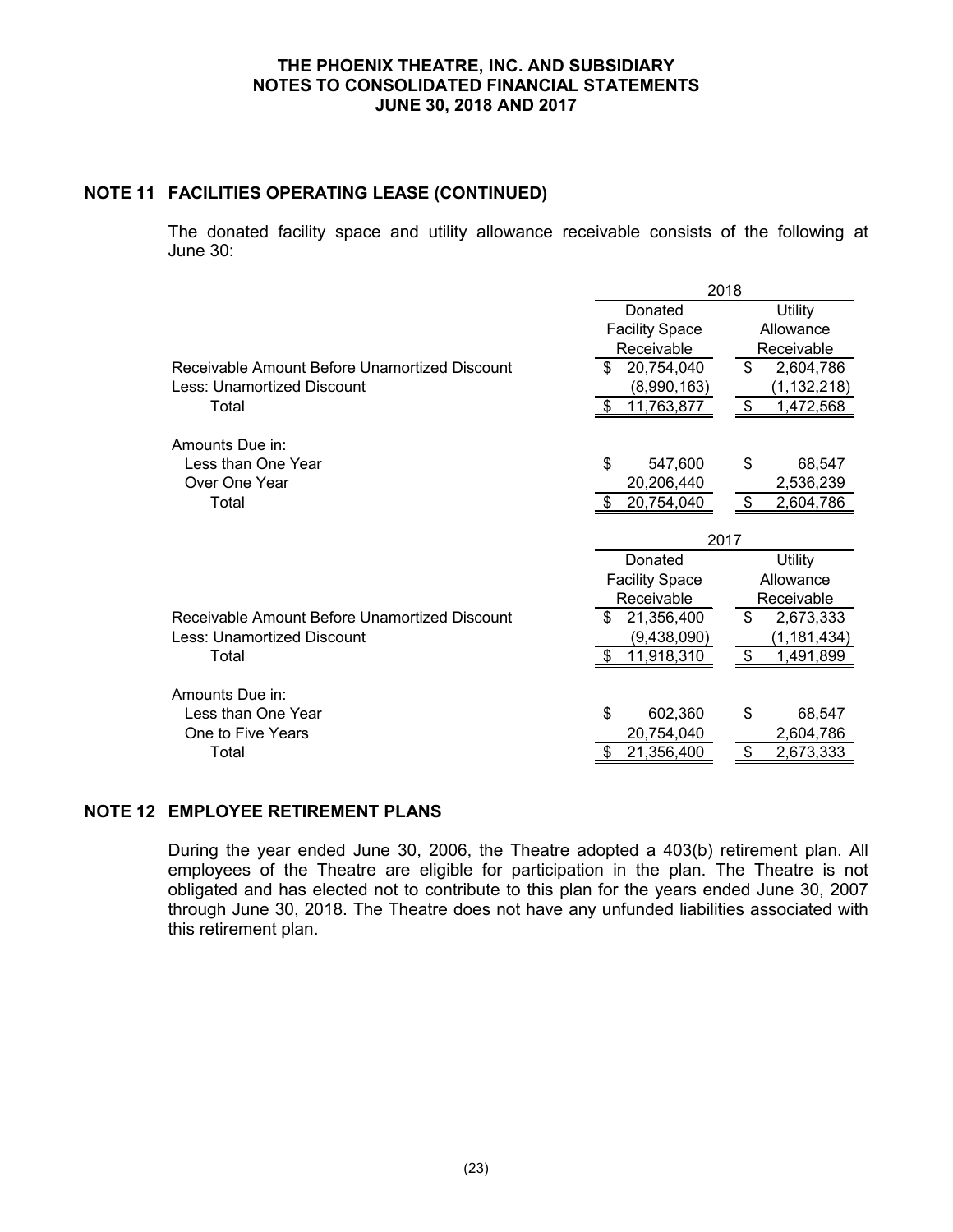## **NOTE 12 EMPLOYEE RETIREMENT PLANS (CONTINUED)**

During the year ended June 30, 2018, the Theatre implemented a defined contribution plan (the Plan) qualified under Section 401(k) of the IRC covering substantially all full-time employees. The Plan provides that employees who have attained the age of 21 and completed one year of service can voluntarily contribute a percentage of their salary to the Plan, up to the maximum contribution allowed by the Internal Revenue Service. Employer contributions to the Plan are discretionary and require board approval. The Theatre matches employee contributions up to 100% of the first 2% of deferrals, and vest at a graduated rate over 4 years of employment. During the years ended June 30, 2018 and 2017, the Theatre matched employee voluntary contributions up to 100% of the first 2% of deferrals, resulting in contributions to the Plan of \$21,428 and \$-0-, respectively

## **NOTE 13 RELATED PARTY TRANSACTIONS**

In December 2007, the Theatre entered into a box office, ticketing services and rental fee sharing agreement(s) with Playhouse on the Park, LLC (Playhouse), an Arizona based for profit LLC owned and managed by the Theatre's managing director. The agreements provide that the Theatre will have the exclusive rights to provide box office and ticketing services to Playhouse clients performing at Playhouse on the Park at Central Arts Plaza and Playhouse will have overlapping use of the Theatre's office equipment and staff support in booking the venue. Playhouse does not occupy or lease office space from, or at, the Theatre. The revenue share between Playhouse and the Theatre shall be at the rate of a 50% split of a 10% rental fee collected by Playhouse from all Playhouse clients at Playhouse on the Park. The 10% fee is calculated based on total rent charged to Playhouse clients. Additionally, the revenue share between the Theatre and Playhouse shall be at the rate of a 50% split of all box office per ticket fee revenue charged to the ticket buyers by the Theatre on behalf of Playhouse clients. These agreements renew each year for a one-year term on November 30 unless a 30-day notice of termination is issued by one of the parties. The total amount of revenue earned by the Theatre from this relationship was \$12,481 and \$8,506 for the years ended June 30, 2018 and 2017, respectively. Furthermore, for both the years ended June 30, 2018 and 2017, there was \$-0- in accounts receivable due to this relationship.

## **NOTE 14 CONCENTRATION OF CREDIT RISK**

The Theatre maintains all of its cash with high-credit quality financial institutions. Balances on deposit are insured by the Federal Deposit Insurance Corporation (FDIC) up to specified limits. Balances in excess of FDIC limits are uninsured. As of June 30, 2018 and 2017, a portion of cash balances exceeded the balance insured by the FDIC.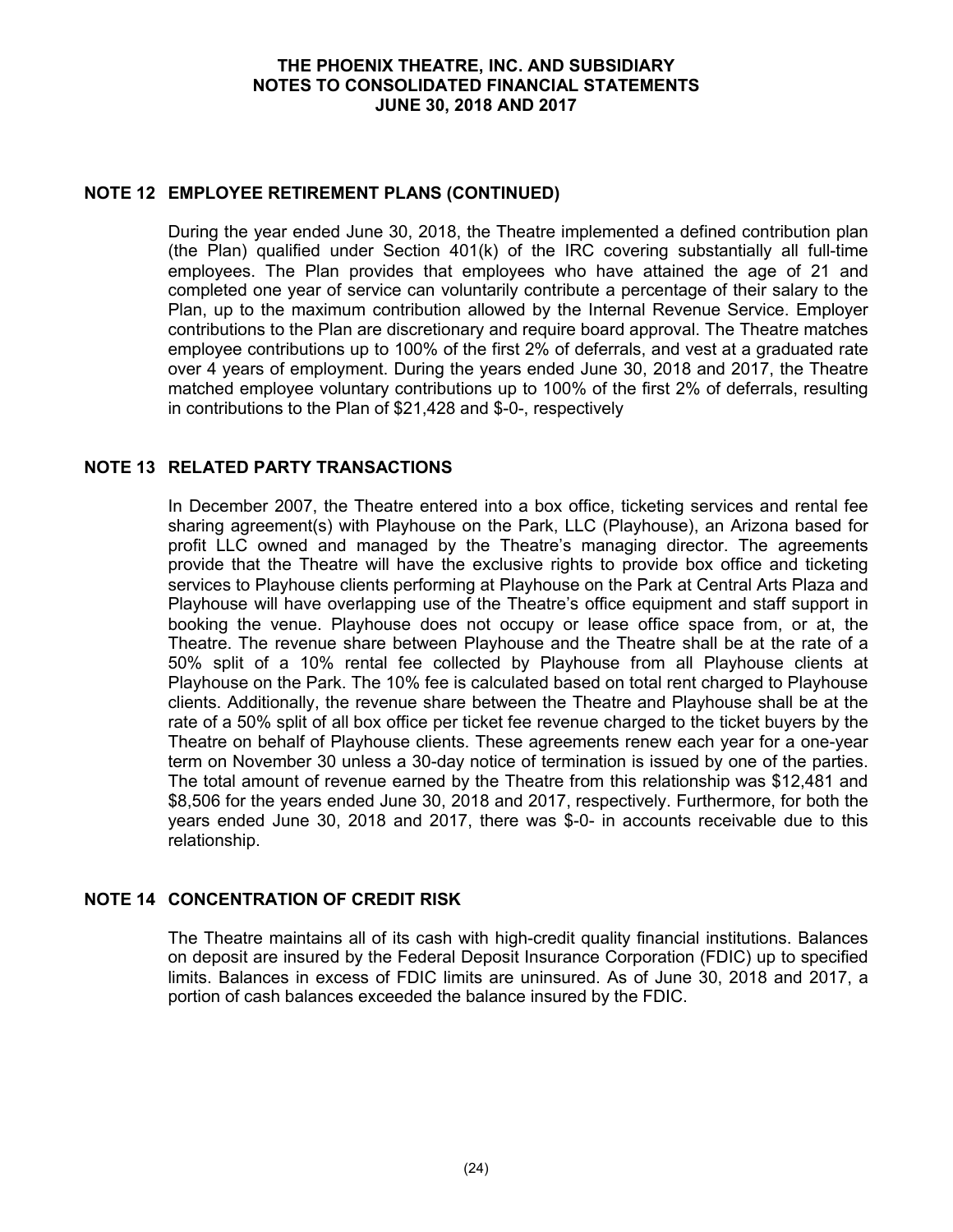## **NOTE 15 CONCENTRATION OF PLEDGE RECEIVABLE RISK**

The Theatre received approximately 36% and 34% of its revenue from two contributors during the years ended June 30, 2018 and 2017, respectively. Approximately 79% and 81% of the capital campaign pledge balance was due from two contributors as of June 30, 2018 and 2017, respectively. Approximately 73% and 77% of the pledges receivable balance was due from two and four contributors as of June 30, 2018 and 2017, respectively.

## **NOTE 16 NEW ACCOUNTING STANDARDS**

In August 2016, the FASB issued Accounting Standards Update 2016-14, *Not-For-Profit Entities (Topic 958): Presentation of Financial Statements of Not-for-Profit Entities*, which is expected to impact the information presented in financial statements and notes about a nonprofit entity's liquidity, financial performance, and cash flows. The guidance is required to be applied by the Theatre for the fiscal year ended June 30, 2019; however, early adoption is permitted. Management is evaluating the impact of the issued nonprofit standard on the entity's financial statements.

In February 2016, the FASB issued amended guidance for the treatment of leases. The guidance requires lessees to recognize a right-of-use asset and a corresponding lease liability for all operating and finance leases with lease terms greater than one year. The guidance also requires both qualitative and quantitative disclosures regarding the nature of the entity's leasing activities. The guidance will initially be applied using a modified retrospective approach. The amendments in the guidance are effective for fiscal years beginning after December 15, 2019. Early adoption is permitted. Management is evaluating the impact of the amended lease guidance on the entity's financial statements.

In May 2014, the FASB issued amended guidance to clarify the principles for recognizing revenue from contracts with customers. The guidance requires the Theatre to recognize revenue to depict the transfer of goods or services to customers in an amount that reflects the consideration to which the Theatre expects to be entitled in exchange for those goods or services. The guidance also requires expanded disclosures relating to the nature, amount, timing, and uncertainty of revenue and cash flows arising from contracts with customers. Additionally, qualitative and quantitative disclosures are required regarding customer contracts, significant judgments and changes in judgments, and assets recognized from the costs to obtain or fulfill a contract. The guidance will initially be applied retrospectively using one of two methods. The standard will be effective for the Theatre for the year ended June 30, 2020; however, early application is permitted. Management is evaluating the impact of the amended guidance for recognizing revenue on the entity's financial statements.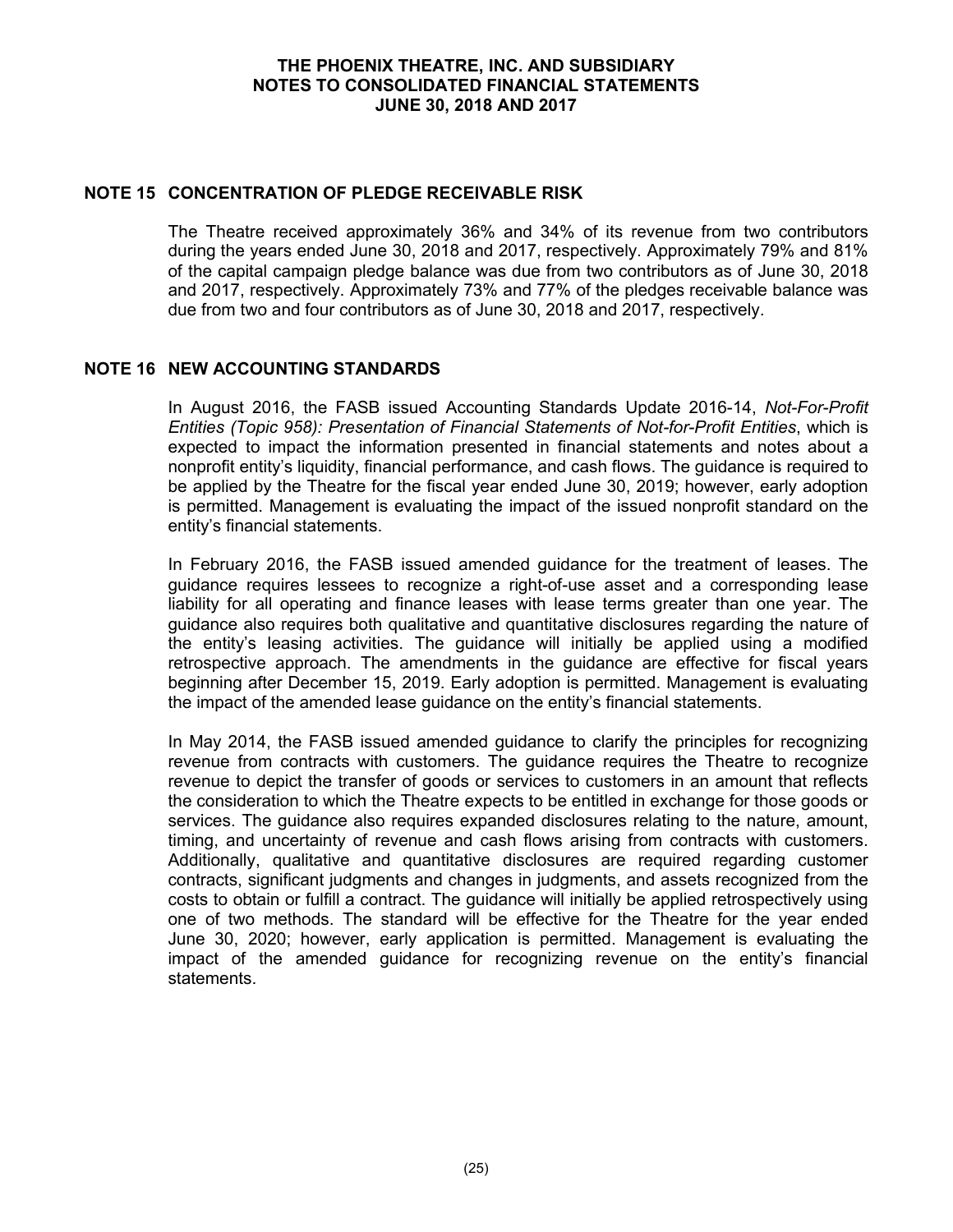## **NOTE 17 SUBSEQUENT EVENTS**

Management evaluated subsequent events through November 16, 2018, the date the consolidated financial statements were available to be issued. Events or transactions occurring after June 30, 2018, but prior to November 16, 2018, that provided additional evidence about conditions that existed at June 30, 2018, have been recognized in the consolidated financial statements for the year ended June 30, 2018. Events or transactions that provided evidence about conditions that did not exist at June 30, 2018, but arose before the consolidated financial statements were available to be issued have not been recognized in the consolidated financial statements for the year ended June 30, 2018.